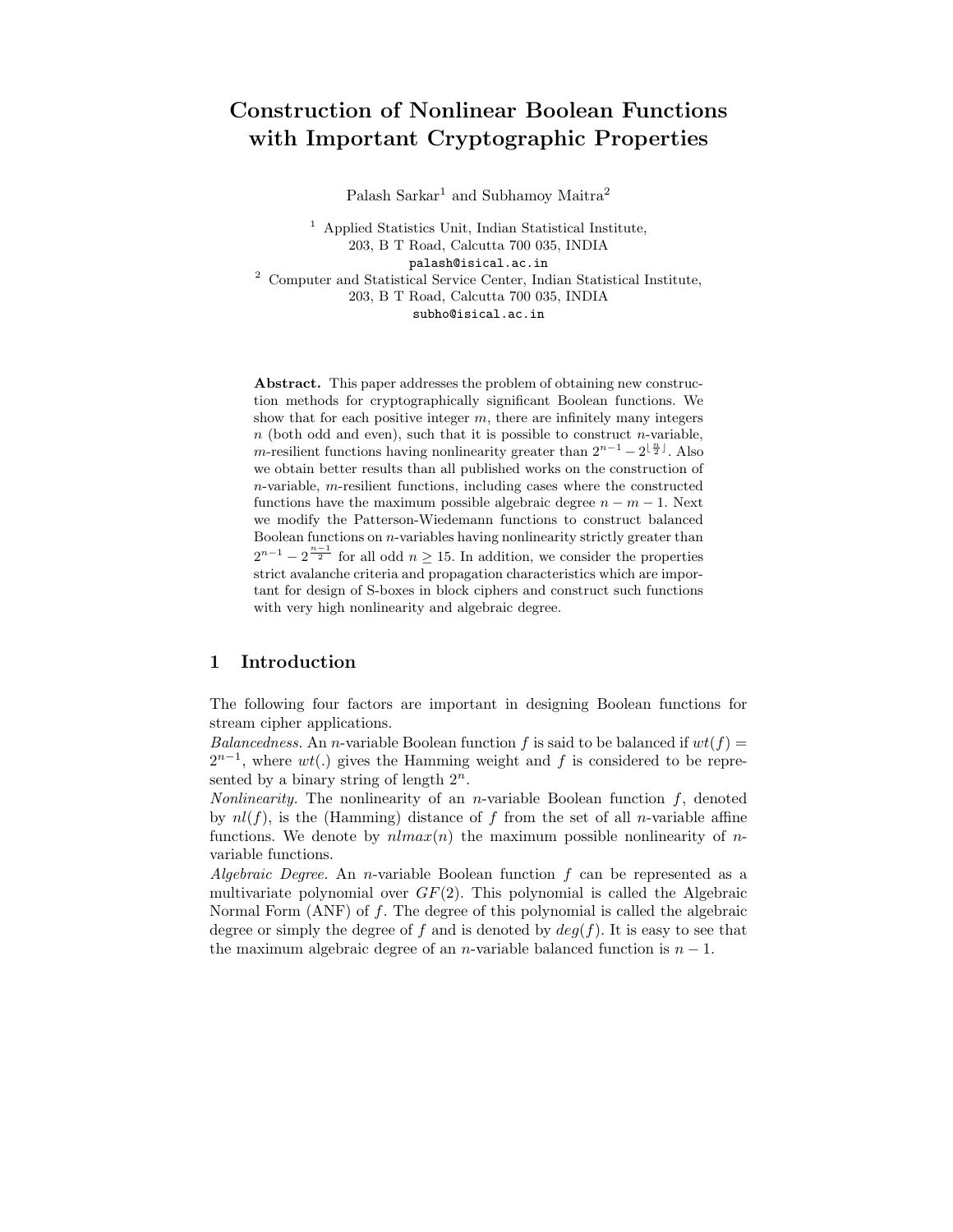Correlation Immunity. An n-variable Boolean function  $f(X_n, \ldots, X_1)$  is said to be correlation immune (CI) of order m if  $Prob(f = 1 | X_{i_1} = c_1, \ldots, X_{i_m} =$  $c_m$ ) =  $Prob(f = 1)$ , for any choice of distinct  $i_1, \ldots, i_m$  from  $1, \ldots, n$  and  $c_1, \ldots, c_m$  belong to  $\{0, 1\}$ . A balanced m-th order correlation immune function is called m-resilient. Siegenthaler [16] proved a fundamental relation between the number of variables  $n$ , degree  $d$  and order of correlation immunity  $m$  of a Boolean function :  $m + d \leq n$ . Moreover, if the function is balanced then  $m + d \leq n - 1$ .

The set of all *n*-variable Boolean functions is denoted by  $\Omega_n$ . We denote by  $A_n(m)$  the set of all balanced *n*-variable functions which are CI of order m. By an  $(n, m, d, x)$  function we mean an *n*-variable, *m*-resilient function having degree d and nonlinearity x. By an  $(n, 0, d, x)$  function we mean an n-variable, degree  $d$ , balanced function with nonlinearity  $x$ .

A good Boolean function must possess a "good combination" of the above properties to be used in stream ciphers. Previous works to construct such good functions have proceeded in two ways.

1. In the first approach the degree is ignored and the number of variables and correlation immunity are fixed. One then tries to get a function having as high nonlinearity as possible. This approach has been considered in [15, 2] and we call this the  $Type - A$  approach.

2. The second approach considers the degree. However, by Siegenthaler's inequality, the maximum possible degree of an  $n$ -variable,  $m$ -resilient function is  $n-m-1$ . Functions achieving this degree have been called *optimized* [7]. As in the first approach one then tries to get as high nonlinearity as possible for optimized functions. Design methods for this class of functions have been considered in [4, 7, 8, 18] and we call this the  $Type - B$  approach.

Previous efforts at obtaining resilient functions have sometimes employed heuristic search techniques [4, 8]. In certain cases these have provided better results than constructive techniques [15, 7]. The list of all such known cases are as follows : (a)  $(7, 0, 6, 56)$ ,  $(9, 0, 7, 240)$  and  $(9, 2, 6, 224)$  functions from [4] and (b)  $(9, 1, 7, 236), (10, 1, 8, 480)$  and  $(11, 1, 9, 976)$  functions from [8]. These examples are indicative of the inadequacies of the current constructive techniques. However, heuristic searches cannot be conducted for moderate to large number of variables.

Here we provide a systematic theory for the design of resilient functions. Our techniques are sharp enough to obtain general results which are better than all the examples mentioned above. Corresponding to the list given above we have (7, 0, 6, 56), (9, 0, 8, 240), (9, 2, 6, 232), (9, 1, 7, 240), (10, 1, 8, 484) and  $(11, 1, 9, 992)$  functions. Also we are able to prove some difficult results on the nonlinearity of resilient functions. Here for the first time we show that for each order of resiliency  $m$ , there are infinitely many  $n$  (both odd and even), such that it is possible to construct *n*-variable, *m*-resilient functions having nonlinearity greater than  $2^{n-1} - 2^{\lfloor \frac{n}{2} \rfloor}$ . One consequence of this result is that it completely disproves the conjecture on nonlinearity made in [8]. We use our techniques to present design algorithms for optimized resilient functions and obtain superior results to all known work in this area (see Section 6 for details). The functions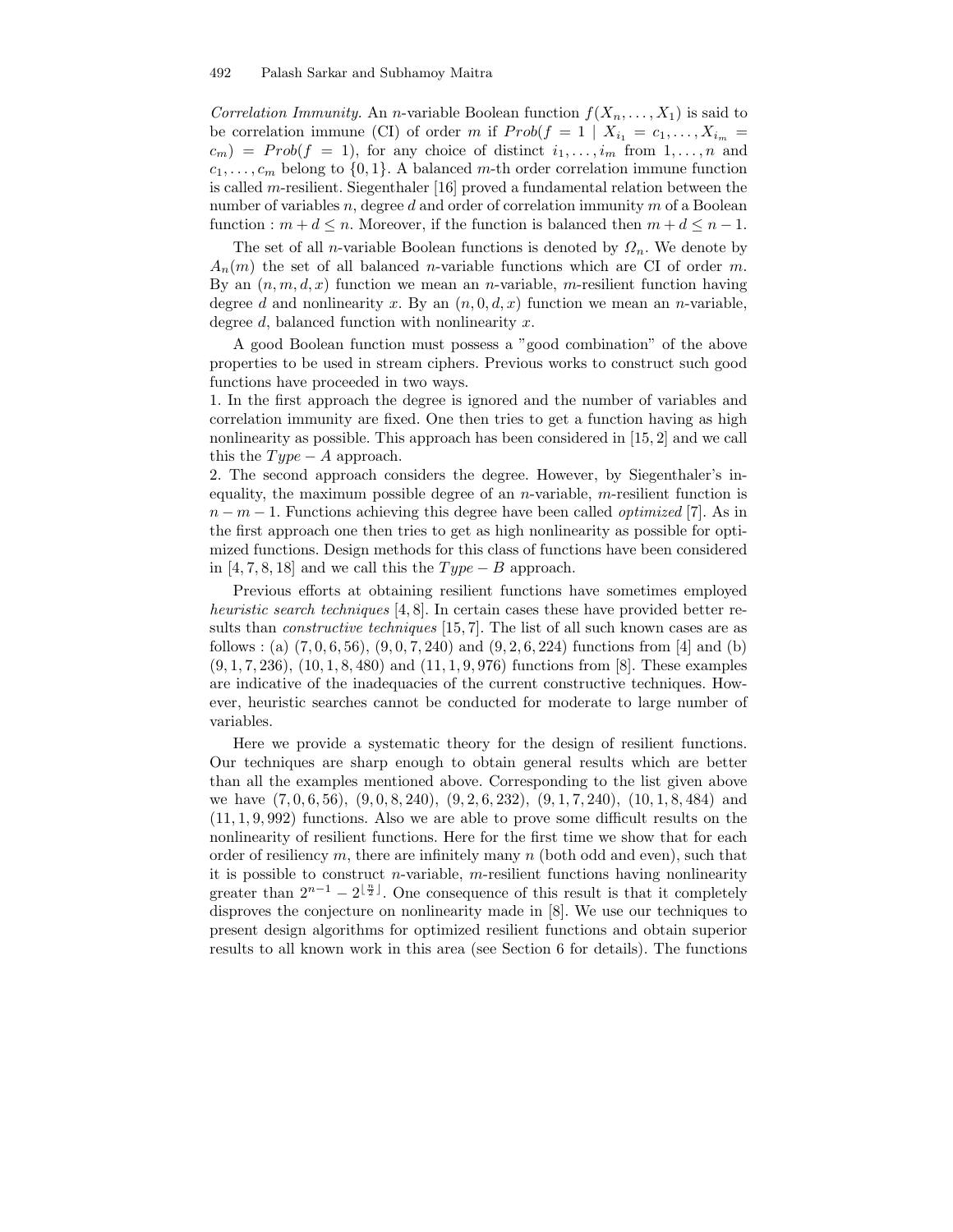constructed by our methods have a nice representation and though they have quite complicated algebraic normal forms they can be implemented efficiently in hardware. See [12] for details of the hardware implementation.

Next we describe the other contributions of this paper. In Section 7, we use a randomized heuristic to construct for the first time balanced functions with nonlinearity greater than  $2^{n-1} - 2^{\frac{n-1}{2}}$  for  $n = 15, 17, 19, 21, 23, 25, 27$ . We use the functions provided in [9] as the basic input to our algorithm. Earlier these functions [9] were used to obtain balanced functions with nonlinearity greater than  $2^{n-1} - 2^{\frac{n-1}{2}}$  only for odd  $n \geq 29$  [14]. Also the functions we construct posses maximum algebraic degree  $(n - 1)$ .

S-boxes can be viewed as a set of Boolean functions [10, 6]. Propagation Characteristic(PC) and Strict Avalanche Criteria(SAC) are important properties of Boolean functions to be used in S-boxes. Preneel et al [10] provided basic construction techniques for Boolean functions with these properties.

Propagation Characteristic and Strict Avalance Criteria. Let  $\overline{X}$  be an n tuple  $X_1, \ldots, X_n$  and  $\overline{\alpha} \in \{0,1\}^n$ . A function  $f \in \Omega_n$  is said to satisfy

(1) SAC if  $f(\overline{X}) \oplus f(\overline{X} \oplus \overline{\alpha})$  is balanced for any  $\overline{\alpha}$  such that  $wt(\overline{\alpha}) = 1$ .

(2)  $SAC(k)$  if any function obtained from f by keeping any k input bits constant satisfies SAC.

(3) PC(l) if  $f(\overline{X}) \oplus f(\overline{X} \oplus \overline{\alpha})$  is balanced for any  $\overline{\alpha}$  such that  $1 \leq wt(\overline{\alpha}) \leq l$ .

(4) PC(l) of order k if any function obtained from f by keeping any k input bits constant satisfies  $PC(l)$ .

In [10], it has been shown that for balanced  $SAC(k)$  functions on n variables,  $deg(f) \leq n - k - 1$ . Recently in [6], balanced  $SAC(k)$  functions on n variables with  $deg(f) = n - k - 1$  has been identified for  $n - k - 1 =$  odd. However, construction of such functions for  $n - k - 1 =$  even has been left as an open problem. In  $[6]$ , balanced  $SAC(k)$  functions with high algebraic degree have been proposed. However, balanced  $SAC(k)$  functions with both high algebraic degree and high nonlinearity have not been studied.  $PC(l)$  of order k functions with good nonlinearity and algebraic degree have been reported in [6].

In Section 8, first we improve the algebraic degree and nonlinearity results of the PC(l) of order k functions reported in [6]. Then motivated by the construction methods of  $SAC(k)$  functions in [6], we introduce a new cryptographic criterion called the restricted balancedness of Boolean functions and show that certain types of bent functions satisfy this property. Also we modify the functions provided by Patterson and Wiedemann [9] to obtain restricted balancedness while keeping the nonlinearity unchanged. For the first time we consider the properties of balancedness,  $SAC(k)$ , algebraic degree and nonlinearity together. We construct balanced (using the functions with restricted balancedness)  $SAC(k)$ functions in  $\Omega_n$  with maximum possible algebraic degree  $n-k-1$  and very high nonlinearity for  $k \leq \frac{n}{2} - 1$ . This also shows that there exists balanced SAC(k) functions on *n* variables with  $deg(f) = n - k - 1 =$  even, which was posed as an open question in [6]. Also, we present an interesting result on resilient functions satisfying  $PC(k)$ . In a previous work [15], it was shown that resilient functions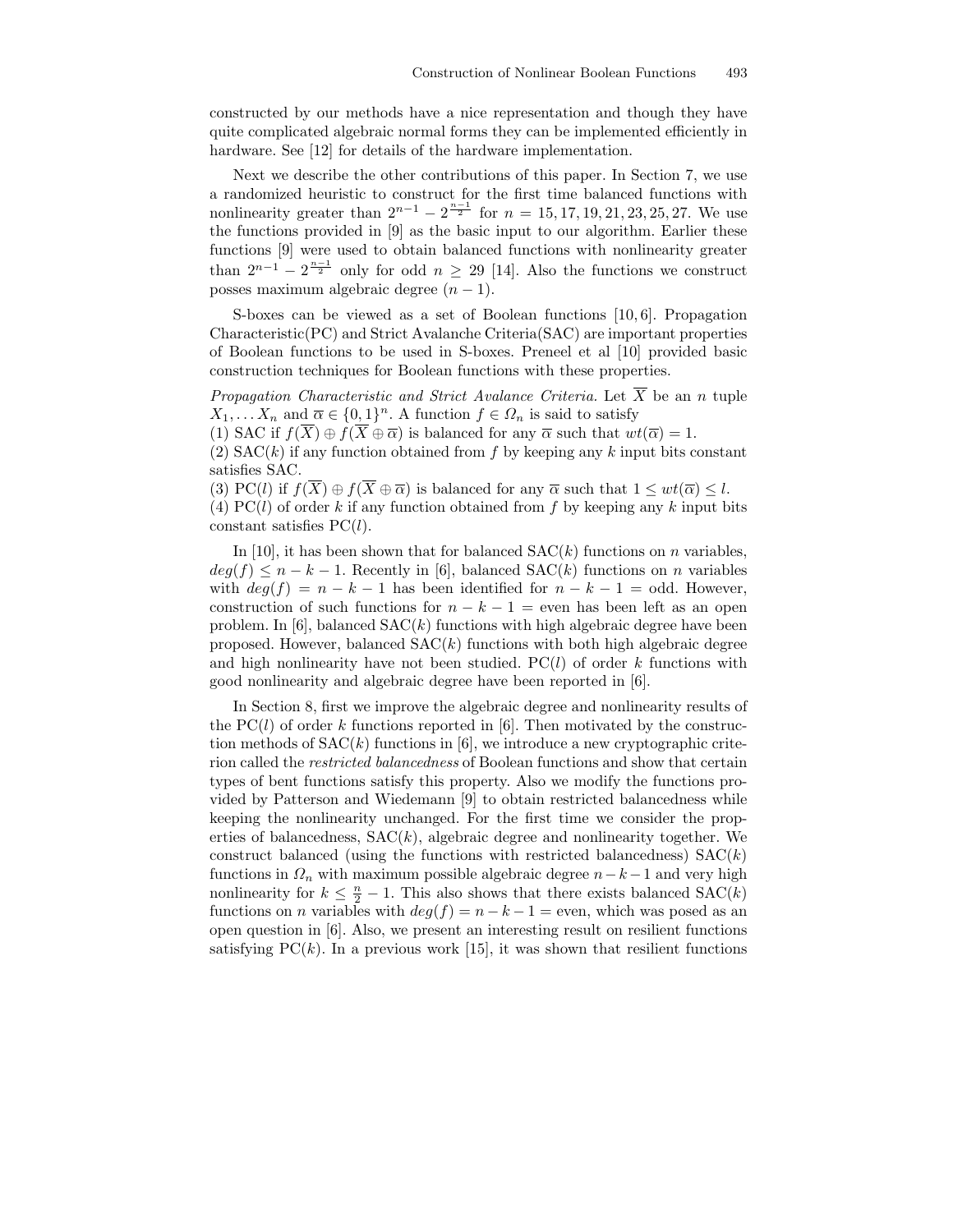satisfy propagation characteristics with respect to a set of input vectors, but not  $PC(k)$  for some k.

# 2 Preliminaries

The Hamming weight (or simply the weight) of a binary string  $s$  is denoted by  $wt(s)$  and is the number of ones in the string s. The length of a string s is denoted by | s | and the concatenation of two strings  $s_1$  and  $s_2$  is written as  $s_1s_2$ . Given a string  $s$ , we define  $s^c$  to be the string which is the bitwise complement of s. The operation  $x \oplus y$  on two strings  $x, y$  performs the bitwise exclusive OR of the strings  $x$  and  $y$ .

Let  $s_1, s_2$  be two bit strings of length n each. Then  $\#(s_1 = s_2)$  (resp.  $\#(s_1 \neq$  $s_2$ )) denotes the number of positions where  $s_1$  and  $s_2$  are equal (resp. unequal). The Hamming distance between two strings  $s_1$  and  $s_2$ , is denoted by  $d(s_1, s_2)$  and is given by  $d(s_1, s_2) = \#(s_1 \neq s_2) = wt(s_1 \oplus s_2)$ . The Walsh distance between the strings  $s_1$  and  $s_2$  is denoted by  $wd(s_1, s_2)$  and is given by  $wd(s_1, s_2) = \#(s_1 =$  $s_2$ ) –  $\#(s_1 \neq s_2)$ . The relation between these two measures is as follows. Let  $s_1, s_2$  be two binary strings of length x each. Then  $wd(s_1, s_2) = x - 2d(s_1, s_2)$ .

Given a bit b and a string  $s = s_0 \dots s_{n-1}$ , the string b AND  $s = s'_0 \dots s'_{n-1}$ , where  $s_i' = b$  AND  $s_i$ . The Kronecker product of two strings  $x = x_0 \dots x_{n-1}$  and  $y = y_0 \dots y_{m-1}$  is a string of length nm, denoted by

 $x \otimes y = (x_0 \text{ AND } y) \dots (x_{n-1} \text{ AND } y).$  The direct sum of two strings x and y, denoted by  $x\$ y is given by  $x\$ y =  $(x \otimes y^c) \oplus (x^c \otimes y)$ . As an example, if  $f = 01$ , and  $g = 0110$ , then  $f\$ g = 01101001. Note that both the Kronecker product and the direct sum are not commutative operations. The following result will prove to be important later.

**Lemma 1.** Let  $f_1, f_2$  be strings of equal length and g a string of length n. Then  $d(f_1\$ \mathfrak{g}, f\_2\\mathfrak{g}) = n \times d(f\_1, f\_2).

Four basic properties of direct sum of Boolean functions are given below without proof (see also [9, 15]).

**Proposition 1.** Let  $f(X_n, \ldots, X_1) \in \Omega_n$  and  $g(Y_m, \ldots, Y_1) \in \Omega_m$ , with

 $\{X_n, \ldots, X_1\} \cap \{Y_m, \ldots, Y_1\} = \emptyset$ . Then f\$g is in  $\Omega_{n+m}$  and

(a) The ANF of f\\$g is given by  $f(X_n, \ldots, X_1) \oplus g(Y_m, \ldots, Y_1)$ .

(b)  $f\$  g is balanced iff at least one of f and g is balanced.

(c) Let f be  $k_1$ -resilient and g be  $k_2$ -resilient. Then f\\$q is max $(k_1, k_2)$ -resilient. Also f\$g is m-resilient if at least one of f or g is m-resilient.

(d)  $nl(f\$ g) = 2<sup>n</sup>nl(g) + 2<sup>m</sup>nl(f) - 2nl(f)nl(g).

An *n*-variable Boolean function  $f(X_n, \ldots, X_1)$  is said to be affine if the ANF of f is of the form  $f(X_n, \ldots, X_1) = \bigoplus_{i=1}^n a_i X_i \oplus b$  for  $a_i, b \in \{0, 1\}$ . If b is 0, then the function is said to be linear. Also  $f$  is said to be nondegenerate on  $t$  variables if t out of n  $a_i$ 's are 1 and rest are 0. Next we define the following subsets of linear/affine functions.

1. The set  $L_n(k)$  (resp.  $F_n(k)$ ) is the set of all *n*-variable linear functions (resp.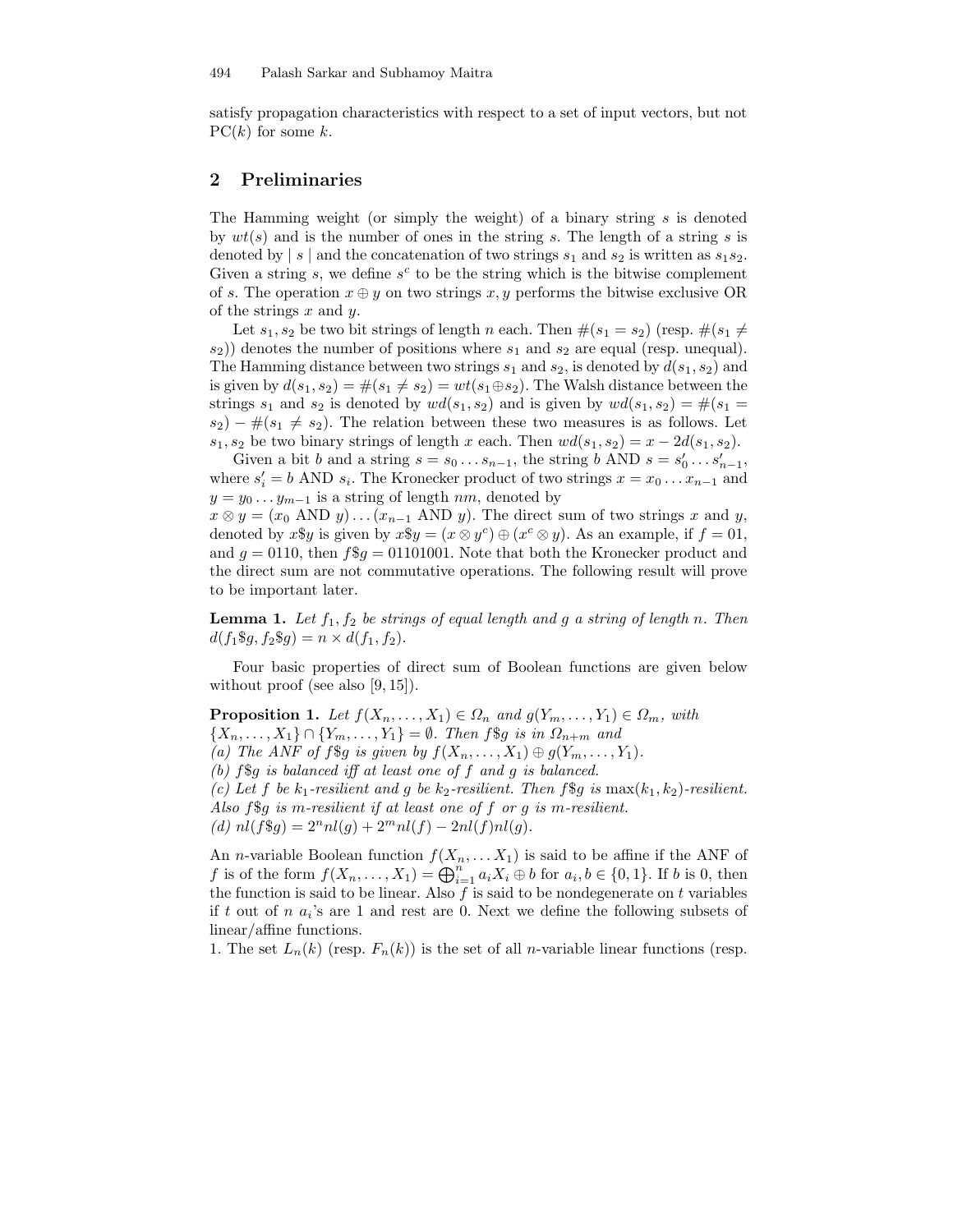affine functions) which are non-degenerate on exactly k variables. 2.  $UL_n(k) = L_n(k) \cup ... \cup L_n(n)$  and  $DL_n(k) = L_n(1) \cup ... \cup L_n(k)$ . 3.  $UF_n(k) = F_n(k) \cup ... \cup F_n(n)$  and  $DF_n(k) = F_n(1) \cup ... \cup F_n(k)$ . 4.  $L_n = L_n(0) \cup L_n(1) \cup ... \cup L_n(n)$  and  $F_n = F_n(0) \cup F_n(1) \cup ... \cup F_n(n)$ . The sets  $L_n$  and  $F_n$  are respectively the sets of all linear and affine functions of n variables. The following result states three useful properties of affine functions.

**Lemma 2.** (a) Let  $l \in F_n(m)$  and  $k$   $(1 \leq k \leq n)$  be an integer. Then  $l = l_1 \$\mathit{l}_2$ for some  $l_1 \in L_{n-k}(r)$  and  $l_2 \in F_k(m-r)$  for some  $r \geq 0$ . (b) Let  $l_1, l_2 \in F_n$ . Then  $d(l_1, l_2) = 0, 2^n, 2^{n-1}$  (resp.  $wd(l_1, l_2) = 2^n, -2^n, 0$ ) according as  $l_1 = l_2, l_1 = l_2^c$  or  $l_1 \neq l_2$  or  $l_2^c$ . (c) If l is in  $UF_n(m+1)$ , then l is m-resilient.

Siegenthaler [16] was the first to define CI functions and point out its importance in stream ciphers [17]. A useful characterization of correlation immunity based on Walsh Transform was obtained in [5]. The following result translates the Walsh transform characterization of correlation immunity to Walsh distances.

**Theorem 1.** A n-variable Boolean function f is correlation immune of order m, iff  $wd(f, l) = 0$ , for all  $l \in DF_n(m)$ .

# 3 Construction Ideas for Resilient Functions

#### 3.1 Basic Results

We first define two subsets of  $\Omega_n$ . Later we will provide construction methods for certain subsets of these sets which have good cryptographic properties.

## Definition 1.

1.  $\Gamma(n, k, m) = \{f \in \Omega_n : f = f_0 \dots f_{2^{n-k}-1}, f_i \in A_k(m), wt(f_i) = 2^{k-1}\}.$ 2.  $\Gamma_1(n, k, m) = \{f \in \Omega_n : f = f_0 \dots f_{2^{n-k}-1}, f_i \in UF_k(m+1)\}.$ 

**Theorem 2.**  $\Gamma(n,k,m) \subseteq A_n(m)$ .

**Proof :** Observe that if f and g are resilient of order m then so is fg. The result then follows from repeated application of this fact.  $\Box$ 

Since any function in  $UF_k(m+1)$  is m-resilient, we have the following result.

Lemma 3.  $\Gamma_1(n,k,m) \subset \Gamma(n,k,m)$ .

The set  $\Gamma_1 = \bigcup_{n\geq 3} \bigcup_{1\leq m\leq n-1} \bigcup_{m+1\leq k\leq n} \Gamma_1(n, k, m)$  was first obtained by Camion et al in [1], though in an entirely different form. We will show that the extension obtained in Theorem 2 is important and provides optimized functions with significantly better nonlinearities.

**Theorem 3.** Let  $f \in \Gamma(n,k,m)$  be of the form  $f_0 \dots f_{2n-k-1}$ . Let the logical AND of r variables,  $X_{i_1} \ldots X_{i_r}$   $(i_1, \ldots, i_r \in \{1, \ldots, k\})$  be a term which occurs in the ANF of an odd number of the  $f_i$ 's. Then the term  $X_n \dots X_{k+1} X_{i_1} \dots X_{i_r}$ occurs in the algebraic normal form of f.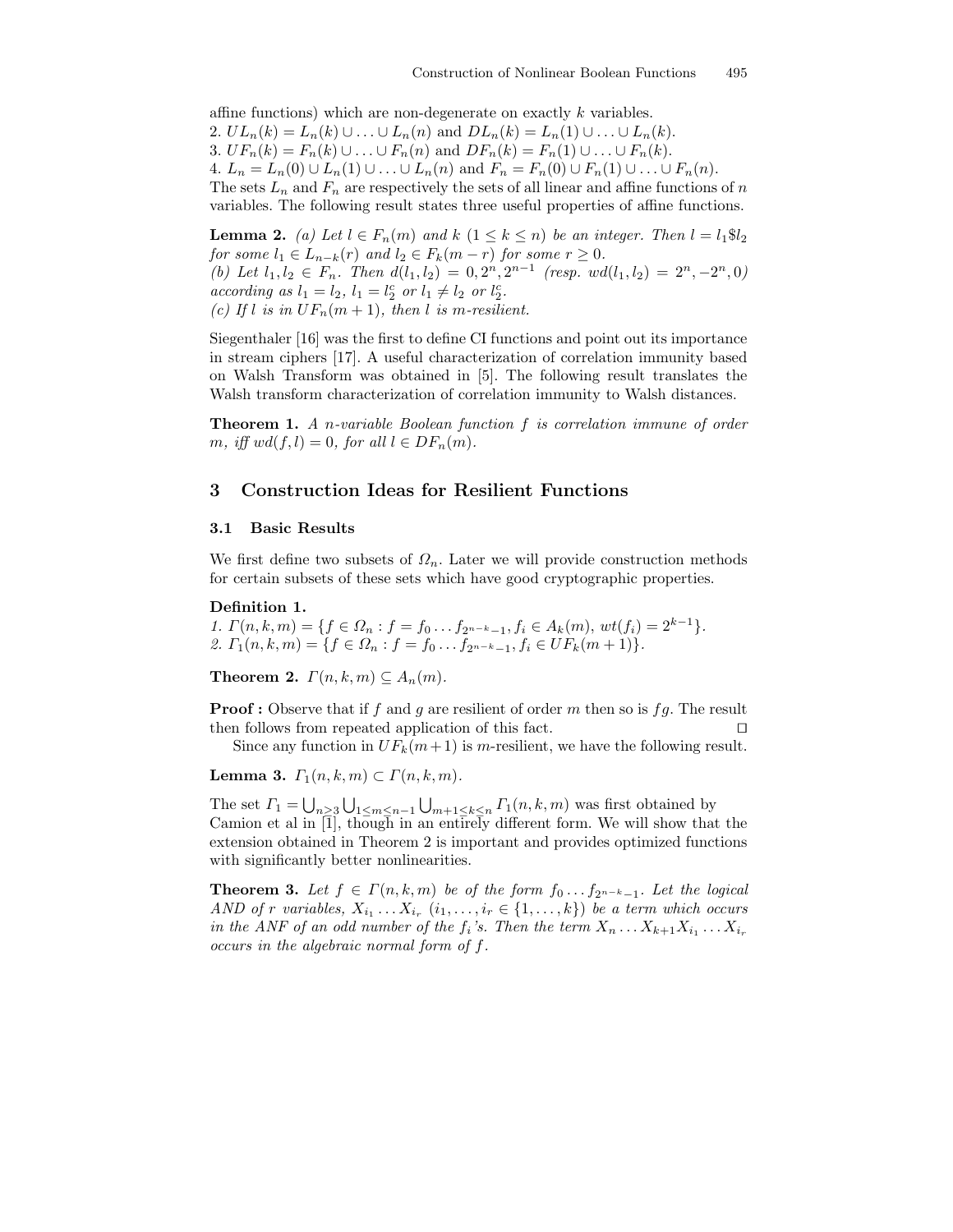**Corollary 1.** Let  $f \in \Gamma_1(n, k, m)$  be of the form  $f_0 \dots f_{2n-k-1}$  and let  $X_i$  (i  $\in$  $\{1, \ldots, k\}$ ) be a variable which occurs in an odd number of the  $f_i$ 's. Then the term  $X_n \ldots X_{n-k+1} X_i$  occurs in the algebraic normal form of f and hence f is of degree  $n - k + 1$ . Moreover, the maximum degree  $n - m - 1$  is attained when  $k = m + 2.$ 

Corollary 1 was obtained in  $[15]$  and it places a restriction on the value of k for optimized functions in  $\Gamma_1(n, k, m)$ . However, this restriction can be lifted by using Theorem 3.

**Lemma 4.** A degree optimized  $(n, m, n - m - 1, x)$  function is always nondegenerate.

The ANF of the functions in  $\Gamma$  and  $\Gamma_1$  are not simple. This is important from a cryptographic point of view. Given  $n, m, k$ , in most cases it is possible to choose two functions  $f_1$  and  $f_2$ , such that the ANF's of both  $f_1$  and  $f_2$  are complicated and  $f_1 \oplus f_2$  is nondegenerate and has a complicated ANF. In particular, one can choose  $f_1$  and  $f_2$ , such that all three functions  $f_1, f_2$  and  $f_1 \oplus f_2$  do not depend linearly on any input variable. It is also possible to design functions such that each variable occurs in a maximum degree term. This is possible by ensuring each variable occurs an odd number of times as mentioned in Corollary 1.

In the next four subsections we present the ideas behind the basic construction techniques to be used in this paper. In the later sections we combine several of these ideas to construct resilient functions with very high nonlinearities.

### 3.2 Method Using Direct Sum with Nonlinear Functions

We first consider the set  $\Gamma_1(n, k, m)$ . A function f in  $\Gamma_1(n, k, m)$  is a concatenation of affine functions in  $UF_k(m+1)$ . Since there are  $2^{n-k}$  slots to be filled and a maximum of  $p = \binom{k}{m+1} + \ldots + \binom{k}{k}$  linear functions in  $UL_k(m+1)$ , it follows that at least one linear function and its complement must together be repeated at least  $t = \lceil \frac{2^{n-k}}{n} \rceil$  $\lfloor \frac{n}{p} \rfloor$  times. We call a linear function and its complement a linear couple. When we say that a linear couple is repeated t times, we mean that the corresponding linear function and its complement are repeated t times in total. Using Lemma 2, any affine function l in  $F_n$  can be considered to be a concatenation of some linear couple in  $F_k$ . Thus if one is not careful in constructing  $f$ , it may happen that  $f$  and  $l$  agree at all places for some linear couple repeated t times in f. This means that the nonlinearity drops by  $t2^{k-1}$ and gives a lower bound of  $2^{n-1} - t2^{k-1}$  on the nonlinearity of f. This is the bound obtained in [15]. However, one can construct  $f \in \Gamma_1(n, k, m)$  with significantly better nonlinearities. The following result is the key to the construction idea.

**Theorem 4.** Let  $f \in \Gamma_1(n,k,m)$  be of the form  $f_1 \ldots f_p$  where,  $p = 2^{n-k-r}$  for some r and for each i,  $f_i$  is in  $\Omega_{k+r}$  and is of the form  $f_i = g_i \mathfrak{A}_i$ , where  $g_i$  is a maximum nonlinear function on r variables and  $\lambda_i$  is in  $UL_k(m+1)$ . Also the  $\lambda_i$ 's are distinct. Then  $nl(f) = 2^{n-1} - (2^r - 2 \times n \cdot \text{max}(r))2^{k-1}$ .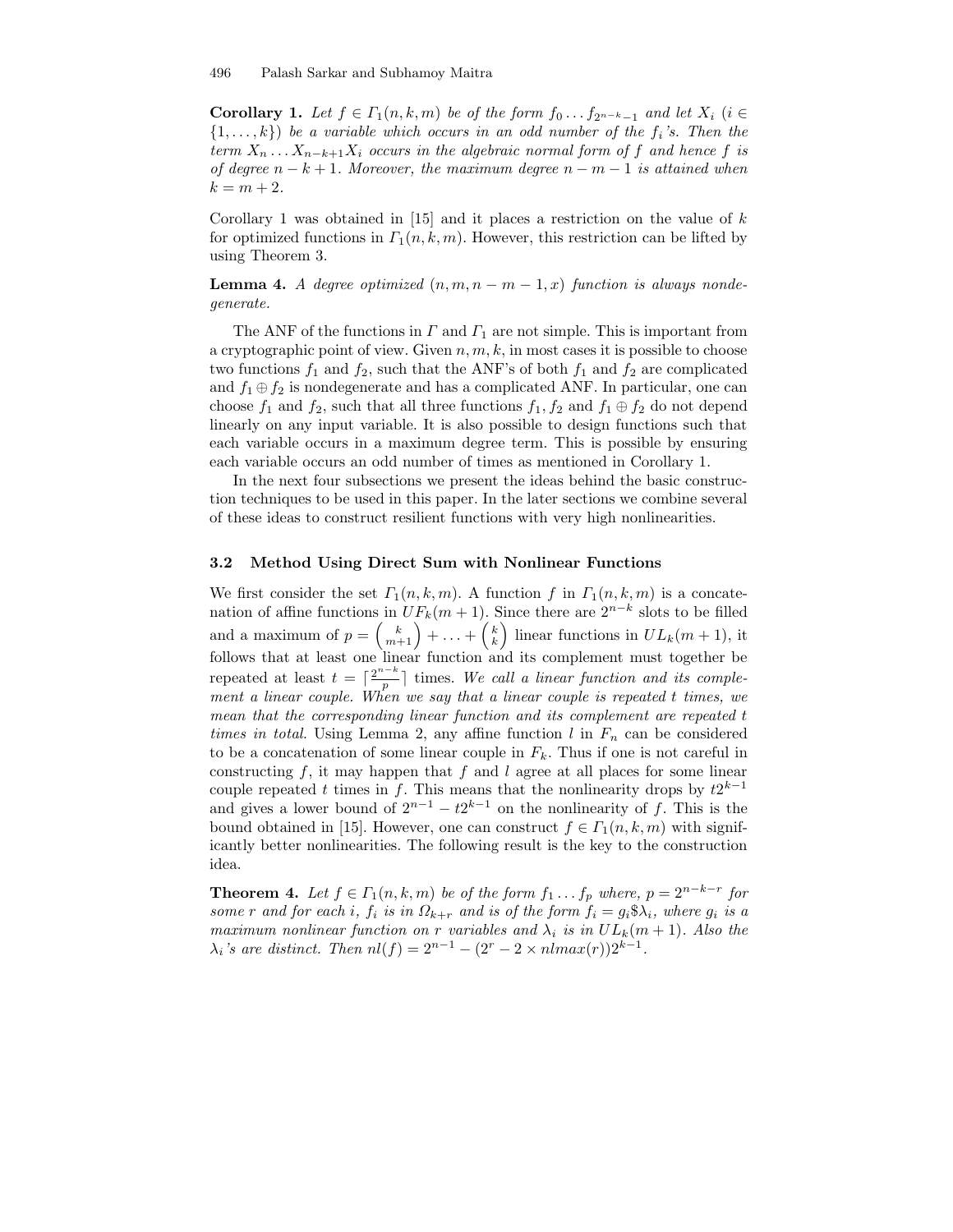**Proof :** By construction f is a concatenation of linear couples  $\lambda_i, \lambda_i^c$  from  $UF_k(m + 1)$ . Let l be in  $F_n$  and is a concatenation of linear couple  $\mu, \mu^c$  for some  $\mu$  in  $L_k$ . If  $\lambda_i \neq \mu$  for any i, then  $d(f, l) = 2^{n-1}$ . On the other hand if  $\lambda_i = \mu$ , for some i, then  $d(f, l) = (2^{n-k} - 2^r)2^{k-1} + d(g_i \mathfrak{A}_i, \eta_i \mathfrak{A} \mu)$ , for some  $\eta_i$  in  $F_r$ . From Lemma 1,  $d(g_i \, \mathcal{S} \lambda_i, \eta_i \, \mathcal{S} \mu) = 2^k d(g_i, \eta_i)$  and so  $d(f, l) =$  $2^{n-1} - (2^r - 2d(g_i, \eta_i))2^{k-1}$ . Since  $g_i$  is a maximum nonlinear function on r variables,  $nl(g_i) = nIm(x(r))$  and so  $nIm(x(r)) \leq d(g_i, \eta_i) \leq 2^r - nIm(x(r))$ . Hence we get,  $2^{n-1} - (2^r - 2nImax(r))2^{k-1} \leq d(f, l) \leq 2^{n-1} + (2^r - 2nImax(r))2^{k-1}$ . This gives  $nl(f) = 2^{n-1} - (2^r - 2 \times n \cdot \text{Im}(r))2^{k-1}$ . The contract of the contract  $\Box$ 

### 3.3 Fractional Nonlinearity and its Effect

In the previous section we considered the case when each linear couple is repeated  $t$  times, where  $t$  is a power of 2. In general it might be advantageous to repeat a linear couple  $t$  times even when  $t$  is not a power of 2. To see the advantage we need to introduce the notion of nonlinearity of "fractional functions". Let  $2^{r-1} < t \le 2^r$ . Given a string l of length  $2^r$ , let  $First(l, t)$  be a string consisting of the first  $t$  bits of  $l$ . The (fractional) nonlinearity of a string  $q$  of length t is denoted by  $\text{frac}(g)$  and defined as  $\text{frac}(g) = \min_{l \in F_r} d(\text{First}(l,t), g)$ . Given a positive integer  $t$ , the maximum possible fractional nonlinearity attainable by any string of length t is denoted by  $Franlmax(t)$  and defined as  $Fraenlmax(t) = \max_{g \in \{0,1\}^t} fracnl(g)$ . When  $t = 2^r$ ,  $Fraenlmax(t) =$  $nlmax(r)$ . Also  $Franlmax(2r + 1) = nlmax(r)$  and  $Franlmax(2r - 1) =$  $nImax(r) - 1$ . It is clear that  $FranImax(t)$  is a nondecreasing function. If a linear couple is repeated  $2<sup>r</sup>$  times, then by Theorem 4, the fall in nonlinearity is by a factor of  $(2<sup>r</sup> - 2 \times nImax(r))$ . Motivated by this we define  $Effect(t) =$  $t-2FracnImax(t)$  as the factor by which nonlinearity falls when a linear couple is repeated t times. In the construction of a function f in  $\Gamma_1(n, k, m)$  if the distinct linear couples are repeated  $t_1, \ldots, t_p$  times then  $nl(f) = \min_{1 \leq i \leq p} (2^{n-1} 2^{k-1}$  Effect $(t_i)$ ). The interesting point about Effect $(t)$  is that it is not a monotone increasing function. An important consequence of this is that the nonlinearity may fall by a lesser amount when a linear couple is repeated more times. 1. Effect(2<sup>r</sup>-1) = 2<sup>r</sup>-1-2(nlmax(r)-1) = 2<sup>r</sup>+1-2nlmax(r) = Effect(2<sup>r</sup>+1) >

 $Effect(2<sup>r</sup>)$ .

2.  $Effect(2^{r}) \ge Effect(2^{r-1})$  and  $Effect(2^{r}) > Effect(2^{r-2} + 1)$ .

3. If r is odd,  $Effect(2^r) > Effect(2^{r-1} + 1)$ .

4. If r is even,  $Effect(2^{r}) < Effect(2^{r-1} + 1)$ , assuming  $nlmax(r - 1) = 2^{r-2} 2^{\frac{r-2}{2}}$ . If  $r-1 \geq 15$ , the calculations are more complicated because of the existence of functions in [9].

One can also define fractional nonlinearity and  $Effect()$  for balanced strings (provided  $t$  is even). We believe that the idea of fractional nonlinearity is important and to the best of our knowledge it has not appeared in the literature before.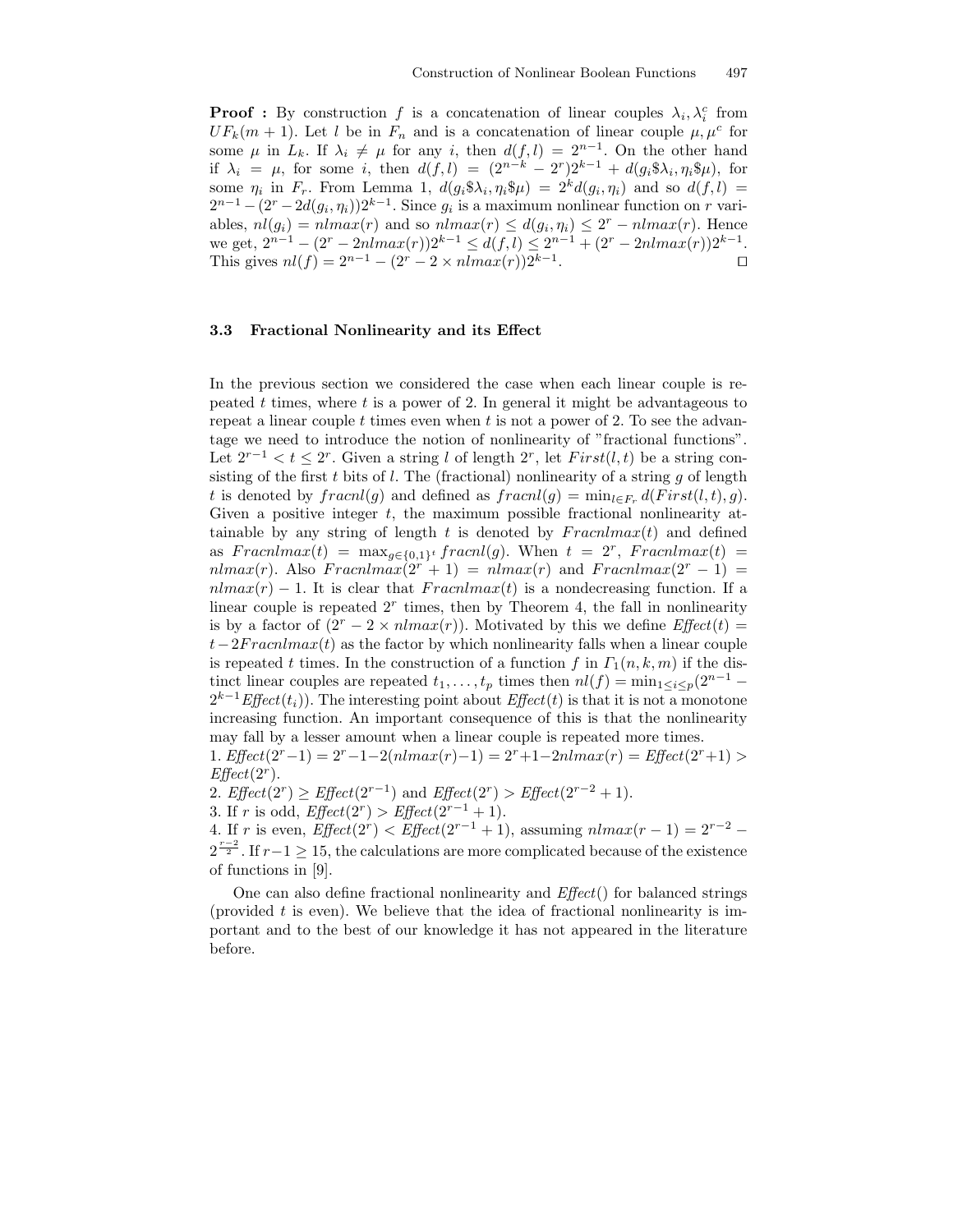#### 3.4 Use of All Linear Functions

Here we show how to extend the set  $\Gamma_1$ . To construct a function  $f \in \Gamma_1(n, k, m)$ we have to concatenate affine functions in  $UF_k(m+1)$ . However, it is possible to use all the affine functions in  $F_k$  to construct *n*-variable, *m*-resilient functions. Let l be a function in  $L_k$  which is nondegenerate on  $r$   $(1 \leq r \leq m)$  variables. Then  $ll^c$  is 1-resilient and repeating this procedure  $m - r + 1$  times one can construct a function g in  $UL_{k+m-r+1}(m+1)$ . The linear couple  $g, g^c$  can then be used in the construction of  $m$ -resilient functions. The importance of this technique lies in the fact that it helps in reducing the repetition factor of linear couples in  $UF_k(m+1)$ . However, one should be careful in ascertaining that the loss in nonlinearity due to the use of affine functions from  $DF_k(m)$  does not exceed the loss in repeating linear couples from  $UF_k(m+1)$ . In Theorem 9 and Theorem 10, we show examples of how this technique can be used to construct optimized functions.

#### 3.5 Use of Nonlinear Resilient Function

Here also we extend  $\Gamma_1$ , though in a different way. Corollary 1 places a restriction on the value of k in  $\Gamma_1(n, k, m)$  for optimized functions :  $k = m + 2$ . This in turn restricts the number of linear couples to be used in the construction to  $m + 3$ , thus increasing the repetition factor. However, if we allow  $k > m + 2$ , the problem is that the degree will fall. To compensate this we use one nonlinear m-resilient function on k variables and having degree  $k - m - 1$  with the maximum possible nonlinearity. By Theorem 3, the overall function will have degree  $n - m - 1$  but the number of available linear couples increases to  $|UF_k(m+1)| > |UF_{m+2}(m+1)|$ . This reduces the repetition factor. In Subsection 5.2, we outline a design procedure for optimized functions based on this idea. Also in Section 4, we show how all the above ideas can be combined to disprove the conjecture of Pasalic and Johansson [8] for optimized functions.

## 4 Nonlinearity of Resilient Functions

A proper subset S of  $\Gamma_1$  was considered in [2], where only concatenation of linear (not affine) functions were used to construct functions in  $\Gamma_1$ . In particular, it was shown in  $[2]$  that the maximum possible nonlinearity for *n*-variable resilient functions in S is  $2^{n-1} - 2^{\lfloor \frac{n}{2} \rfloor}$ . In a more recent paper, Pasalic and Johansson [8] have shown that the maximum possible nonlinearity of 6-variable, 1-resilient functions is 24. The same paper conjectured that the maximum possible nonlinearity of *n*-variable, 1-resilient functions is  $2^{n-1} - 2^{\lfloor \frac{n}{2} \rfloor}$ . We provide infinite counterexamples to this conjecture. In fact, we show that given a fixed order of resiliency  $m$ , one can construct n-variable functions which are  $m$ -resilient and have nonlinearity greater that  $2^{n-1}-2^{\lfloor \frac{n}{2} \rfloor}$ . Moreover, the conjecture is disproved for optimized functions as well as for functions in  $\Gamma_1$ .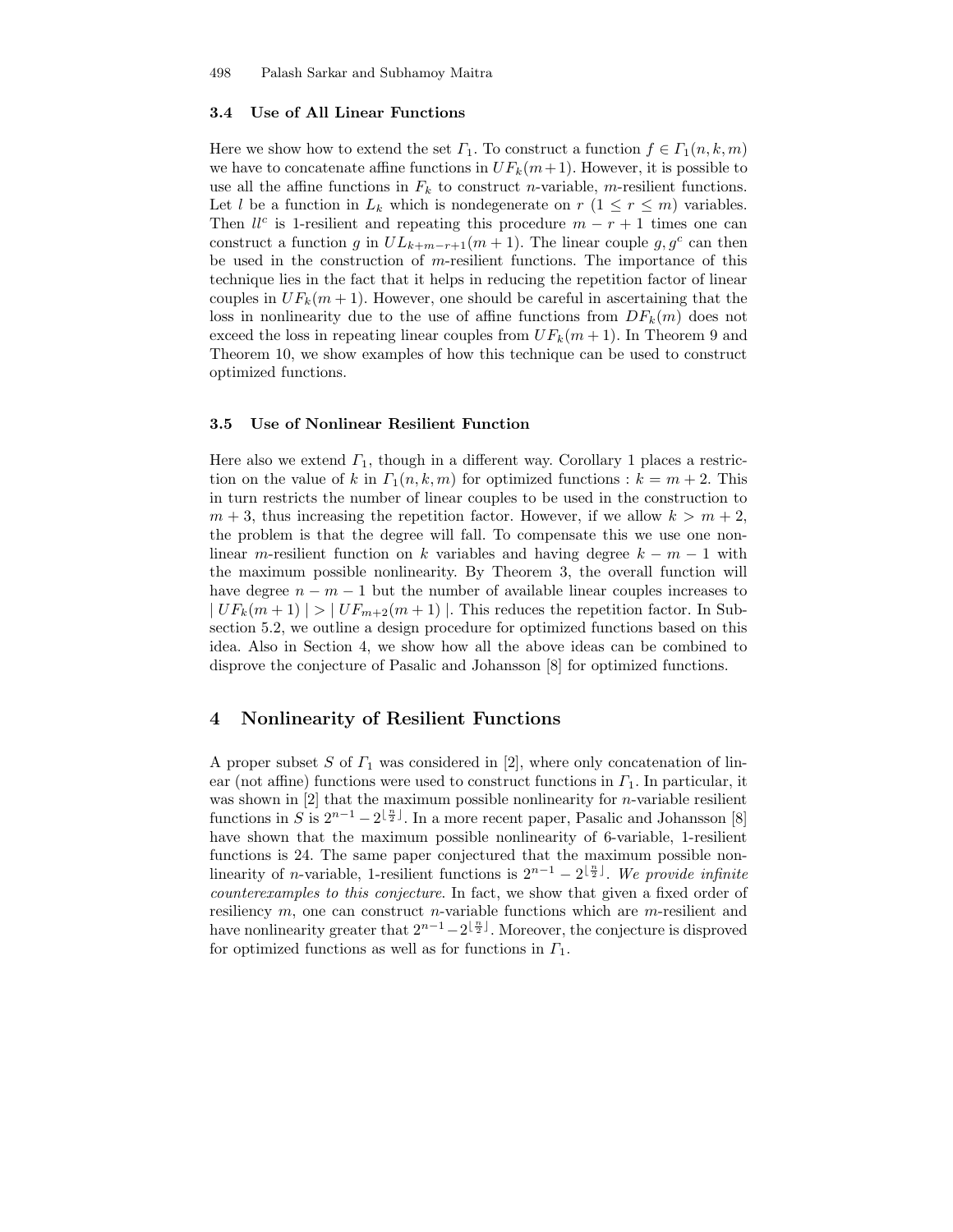**Theorem 5.** Let m be a fixed positive integer. Then there are infinitely many odd positive integers  $n_o$  (resp. even positive integers  $n_e$ ), such that one can construct functions f of  $n_o$  (resp.  $n_e$ ) variables which are m-resilient and  $nl(f)$ )  $2^{n_o-1} - 2^{\frac{n_o-1}{2}}$  (resp  $nl(f) > 2^{n_e-1} - 2^{\frac{n_e}{2}}$ ).

Proof : First note that if we can prove the result for odd number of variables and for all  $m \geq 1$ , then the result is proved for even number of variables and all  $m > 1$ . We also need a proof for even number of variables and  $m = 1$ . These we proceed to do via the following sequence of results.  $\Box$ 

**Theorem 6.** Let m be a fixed positive integer. Choose  $\epsilon$ ,  $n_1$ ,  $n_2$  such that (a)  $n_1 + n_2$  is even, (b)  $n_2 - n_1 = \epsilon n_1 = 2k$ , for some  $k \ge 4$ , (c)  $\frac{1}{2} \le \epsilon \le 1$ , (d)  $\binom{n_1}{m}$  + ... +  $\binom{n_1}{0}$   $\leq$  2<sup>(1- $\epsilon$ )n<sub>1</sub></sup> - 1. Then it is possible to construct an mresilient function on  $n = n_1 + n_2 + 15$  variables having nonlinearity greater than  $2^{n-1} - 2^{\frac{n-1}{2}}$ . Moreover, it is possible to construct such functions having maximum degree  $n - m - 1$ .

**Proof**: First we construct an *m*-resilient function g on  $q = n_1 + n_2$  variables having nonlinearity  $nl(g) = 2^{q-1} - 2^{\frac{q}{2}-1} - 2^{n_1-1}$ . Then we let  $f = h\overline{g}g$ , where h is a function on 15 variables having nonlinearity  $nl(h) = 16276 = 2^{14} - 108$ . This h can be constructed using the method of [9]. The function f is m-resilient (from Proposition 1) and the overall nonlinearity of f is obtained as  $nl(f) = nl(h)2<sup>q</sup> +$  $nl(g)2^{15} - 2nl(h)nl(g)$ . Simplifying, we get  $nl(f) = 2^{q+14} - 108(2^{\frac{n_2 - n_1}{2}} + 1)2^{n_1}$ . Using  $n_2 - n_1 = 2k$ , this simplifies to  $nl(f) = 2^{q+14} - 108(2^k + 1)2^{n_1}$ . On the other hand,  $\frac{n-1}{2} = 7 + n_1 + k$ . Since  $108(2^k + 1) < 2^{7+k}$  for  $k ≥ 4$ , we get  $nl(f) > 2^{n-1} - 2^{\frac{n-1}{2}}$ . Thus if we show how to construct g then the proof will be complete.

The function g is in  $\Gamma_1(q, n_1, m)$  and is constructed in a way similar to that in Theorem 4. Since  $g$  is to be m-resilient we are restricted to using linear couples from  $UF_{n_1}(m+1)$  and there are  $2^{n_1} - p$  linear couples in  $UF_{n_1}(m+1)$ , where,  $p = \binom{n_1}{m} + \ldots + \binom{n_1}{0} \leq 2^{(1-\epsilon)n_1} - 1$  These have to be used to fill up  $2^{n_2}$  slots and so the maximum repetition factor for each linear couple is  $\lceil \frac{2^{n_2}}{n} \rceil$  $\left\lfloor \frac{n_2}{p} \right\rfloor = 2^{n_2 - n_1} + 1$  by choice of the parameters  $\epsilon, n_1, n_2$ . Thus each linear couple is repeated either  $2^{n_2-n_1} + 1$  times or  $2^{n_2-n_1}$  times. Suppose a linear couples are repeated  $2^{n_2-n_1}+1$  times and b linear couples are repeated  $2^{n_2-n_1}$  times. Let  $\lambda_1, \ldots, \lambda_a$  be distinct linear functions from  $UL_{n_1}(m+1)$  and  $\mu_1, \ldots, \mu_b$  be distinct linear functions from  $UL_{n_1}(m+1)$  which are also distinct from  $\lambda_1, \ldots, \lambda_a$ . Let  $\alpha_1, \ldots, \alpha_a$  and  $\beta_1, \ldots, \beta_b$  be bent functions of  $n_2 - n_1$  variables. The function  $g$  is a concatenation of the following sequence of functions:  $\alpha_1\$\lambda_1,\ldots,\alpha_a\$\lambda_a,\beta_1\$\mu_1,\ldots,\beta_b\$\mu_b,\lambda_1,\ldots,\lambda_a.$ 

Using the same idea as in the proof of Theorem 4 one can show that  $nl(q)$  =  $2^{q-1} - (2^{\frac{q}{2}-1} + 2^{n_1-1})$ . This completes the proof of the first part of the Theorem.

To obtain maximum possible degree  $n - m - 1$  in the above construction we do the following. In the constructed function  $f$ , replace the last  $2^{n_1}$  bits by an  $n_1$ -variable, m-resilient optimized function. Using Theorem 3 it follows that f becomes optimized. Also nonlinearity remains greater than  $2^{n-1} - 2^{\frac{n-1}{2}}$ .  $\Box$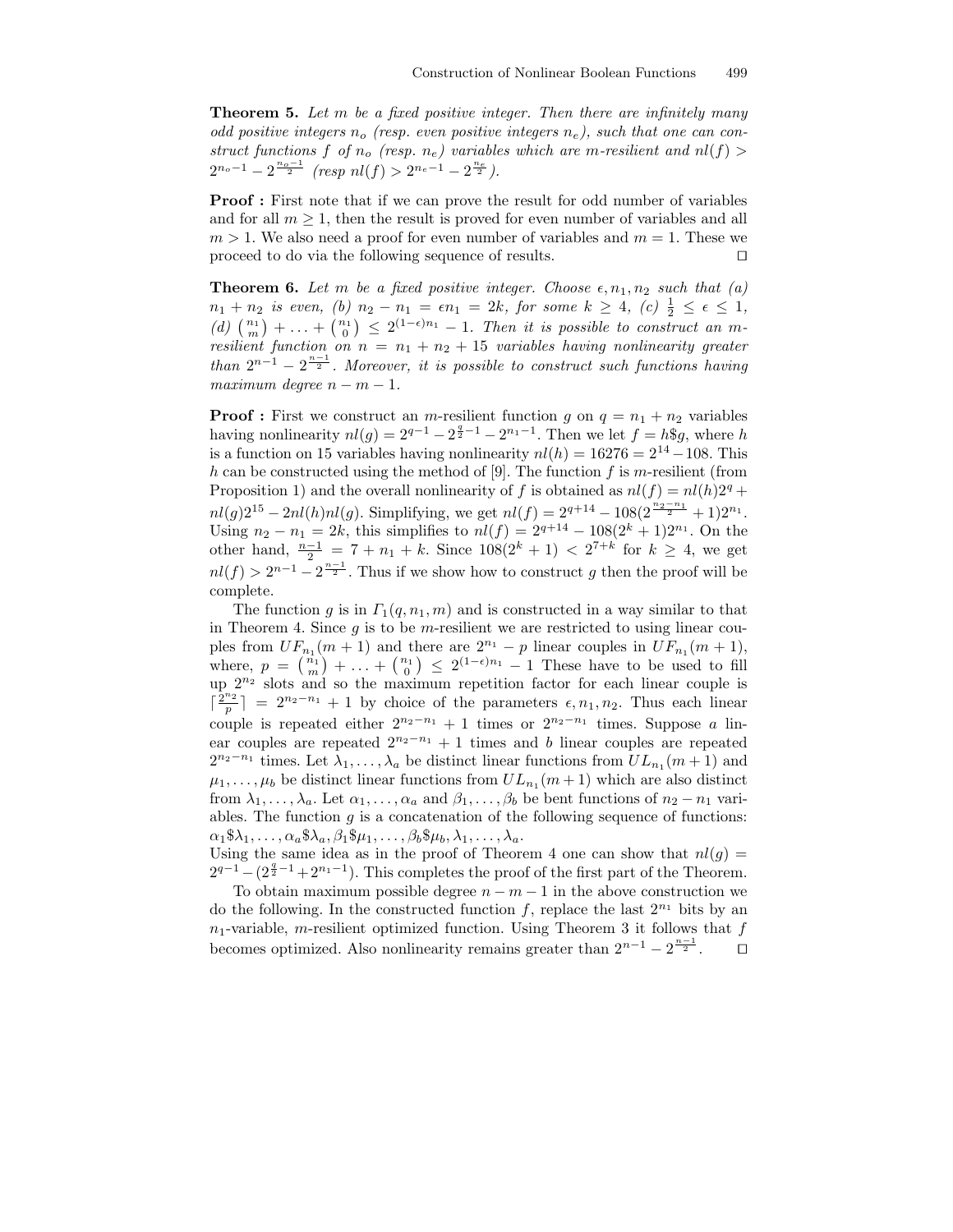Example: For  $m = 1$ , choose  $n_1 = 10, n_2 = 16$  and  $\epsilon = \frac{3}{5}$ . This provides 1resilient, 41-variable functions f with nonlinearity  $2^{40} - 2^{20} + 52 \times 2^{10} > 2^{40} - 2^{20}$ . To obtain maximum degree 39, replace the last  $2^{n_1} = 1024$  bits of such a function f by a nonlinear 10-variable, 1-resilient, degree 8 function (see Theorem 9 later). This provides  $(41, 1, 39, x)$  function with  $x > 2^{40} - 2^{20} + 51 \times 2^{10}$ . For  $m = 2$ , choose  $n_1 = 16$ ,  $n_2 = 24$  and  $\epsilon = \frac{1}{2}$ . This provides 2-resilient, 55-variable functions with nonlinearity  $2^{54} - 2^{27} + 212 \times 2^{16}$ . As before we can obtain  $(55, 2, 52, y)$ functions with  $y > 2^{54} - 2^{27} + 211 \times 2^{16}$ .

Corollary 2. The functions f and g constructed in the proof of Theorem 6 belong to  $\Gamma_1$ .

Corollary 3. For odd n, let  $f$  be an n-variable, m-resilient function having  $nl(f) > 2^{n-1} - 2^{\frac{n-1}{2}}$  and let g be a 2k-variable bent function. Then f\\$g is an  $n+2k\text{-}variable,$  m-resilient function with  $nl(f\$\mathfrak{g}) > 2^{n+2k-1} - 2^{\frac{n+2k-1}{2}}$ . Consequently, if Theorem 6 holds for some odd  $n_0$ , then it also holds for all odd  $n > n_0$ .

To prove Theorem 5, the only case that remains to be settled is  $m = 1$  for even number of variables.

**Theorem 7.** For each even positive integer  $n \geq 12$ , one can construct 1-resilient functions f of n-variables having  $nl(f) > 2^{n-1} - 2^{\frac{n}{2}}$ . Moreover, f is in  $\Gamma_1$ .

**Proof :** Let  $n = 2p$  and consider the set  $\Gamma_1(2p, p-1, 1)$ . We show how to construct a function in  $\Gamma_1(2p, p-1, 1)$  having nonlinearity  $2^{2p-1}-3 \times 2^{p-2}$  which is greater than  $2^{2p-1} - 2^p$ . Since we are constructing functions in  $\Gamma_1(2p, p-1, 1)$ we have to use linear couples from the set  $UF_{p-1}(2)$ . The number of available linear couples is  $2^{p-1} - p$ . Since there are  $2^{p+1}$  slots to be filled the maximum repetition factor is  $\lceil \frac{2^{p+1}}{2^{p-1}} \rceil$  $\frac{2^{p+1}}{2^{p-1}-p}$  = 5. Thus the linear couples are to be repeated either 5 times or 4 times. Then as in the construction of  $g$  in the proof of Theorem 6, one can construct a function f having nonlinearity  $2^{2p-1} - 3 \times 2^{p-2}$ . Since f is a concatenation of linear couples from  $UF_{p-1}(2)$  it follows that f is 1-resilient.  $\Box$ 

The above constructions can be modified to get optimized functions also. We illustrate this by providing construction methods for  $(2p, 1, 2p - 2, x)$  functions with  $x > 2^{2p-1} - 2^p$  for  $p \ge 6$ . The constructed functions are not in  $\Gamma_1$ .

**Theorem 8.** For  $p \ge 6$ , it is possible to construct  $(2p, 1, 2p - 2, x)$  functions with x greater than  $2^{2p-1} - 2^p$ .

**Proof :** As in the proof of Theorem 7, we write  $2p = (p + 1) + (p - 1)$  and try to fill up  $2^{p+1}$  slots using 1-resilient  $(p-1)$ -variable functions to construct a function  $f \in \Omega_{2p}$ . As before we use linear couples from  $UF_{p-1}(2)$ , but here we use these linear couples to fill up only  $2^{p+1} - 1$  slots. The extra slot is filled up by a balanced  $(p-1, 1, p-3, y)$  function g. The repetition factor for each linear couple is again at most 5 and the construction is again similar to Theorem 6. The nonlinearity is calculated as follows. Let  $l$  be in  $F_{2p}$ . The function g contributes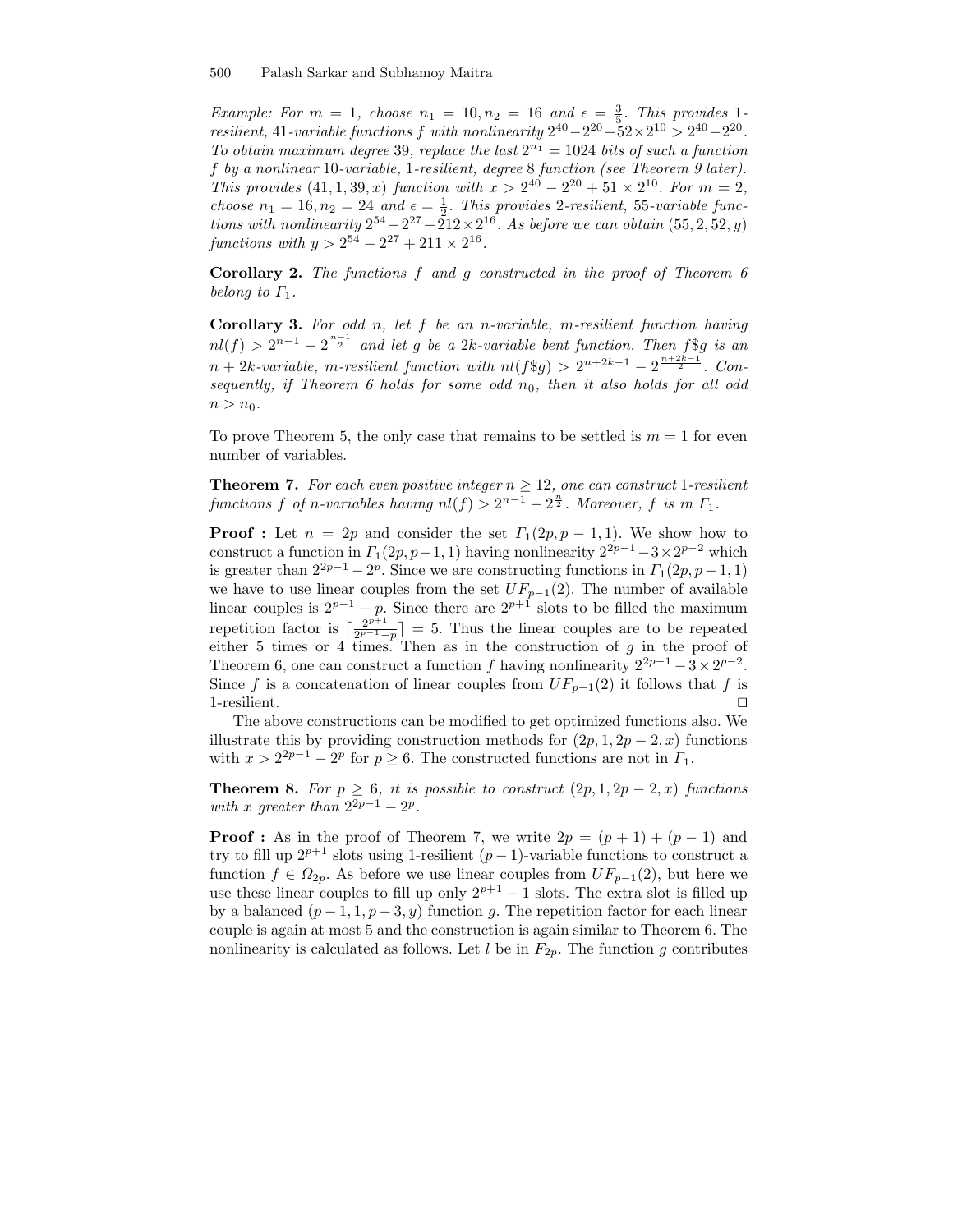at least y to  $d(f, l)$ . Ignoring the slot filled by q, the contribution to  $d(f, l)$  from the linear couples is found as in Theorem 4. This gives the following inequality  $2^{2p-1}-2^p+y \leq d(f, l) \leq 2^{2p-1}-y < 2^{2p-1}+2^p-y$ . Hence  $d(f, l) = 2^{2p-1}-2^p+y$ . An estimate of y is obtained as follows. If  $p-1$  is odd we use Theorem 10. If  $p-1$  is even, then we recursively use the above construction.  $\square$ 

It is also possible to construct 1-resilient, 10-variable functions having nonlinearity  $484 > 2^9 - 2^5$ . This construction for optimized function combines all the construction ideas given in Section 3. The result disproves the conjecture of Pasalic and Johansson [8] for 10-variable functions.

#### **Theorem 9.** It is possible to construct  $(10, 1, 8, 484)$  functions.

**Proof :** We write  $10 = 6 + 4$  and concatenate affine functions of 4 variables to construct the desired function  $f$ . However, if we use only affine functions then the degree of  $f$  is less than 8. To improve the degree we use exactly one nonlinear  $(4, 1, 2, 4)$  function h. By Theorem 3, this ensures that the degree of the resulting function is 8. This leaves  $2^6 - 1$  slots to be filled by affine functions of 4 variables. If we use only functions from  $UF_4(2)$ , then the maximum repetition factor is 6 and the resulting nonlinearity is low. Instead we repeat the 11 linear couples in  $UF_4(2)$  only 5 times each. This leaves  $2^6 - 1 - 55 = 8$ slots to be filled up. We now use functions from  $F_4(1)$ . However, these are not resilient. But for  $l \in F_4(1)$ ,  $ll^c$  is resilient. Since there are exactly 4 functions in  $F_4(1)$  and each is repeated exactly 2 times, this uses up the remaining 8 slots. Let  $g_1, \ldots, g_{11}$  be bent functions on 2 variables and let  $\lambda_1, \ldots, \lambda_{11}$  be the 11 linear functions in  $UL_4(2)$ . Also let  $\mu_1, \ldots, \mu_4$  be the 4 linear functions in  $L_4(1)$ . Then the function  $f$  is concatenation of the following sequence of functions:  $g_1\$\lambda_1,\ldots,g_{11}\$\lambda_{11},\mu_1\mu_1^c,\ldots,\mu_4\mu_4^c,\lambda_1,\ldots,\lambda_{11}h$ . The nonlinearity calculation of f is similar to the previous proofs. Let  $l$  be in  $F_{10}$ . The worst case occurs when l is concatenation of  $\lambda_i$  and  $\lambda_i^c$  for some  $1 \leq i \leq 11$ . In this case  $d(f, l)$  $(2^6 - 1 - 5)2^3 + 2^4 + 4 = 484.$ 

The functions constructed by the methods of Theorem 9 and Theorem 8 are not in  $\Gamma_1$  and do not require the use of a 15-variable nonlinear function from [9]. It is important to note that the nonlinearity of functions constructed using Theorem 9 cannot be achieved using concatenation of only affine functions. Moreover, in this construction it is not possible to increase the nonlinearity by relaxing the optimality condition on degree, i.e., allowing the degree to be less than 8.

The maximum possible nonlinearity of Boolean functions is equal to the covering radius of first order Reed-Muller codes. Patterson and Weidemann showed that for odd  $n \geq 15$  the covering radius and hence the maximum possible nonlinearity of an *n*-variable function exceeds  $2^{n-1} - 2^{\frac{n-1}{2}}$ . Seberry et al [14] showed that for odd  $n \geq 29$ , it is possible to construct balanced functions with nonlinearity greater than  $2^{n-1} - 2^{\frac{n-1}{2}}$ . Theorem 6 establishes a similar result for optimized resilient functions of odd number of variables n for  $n \geq 41$ .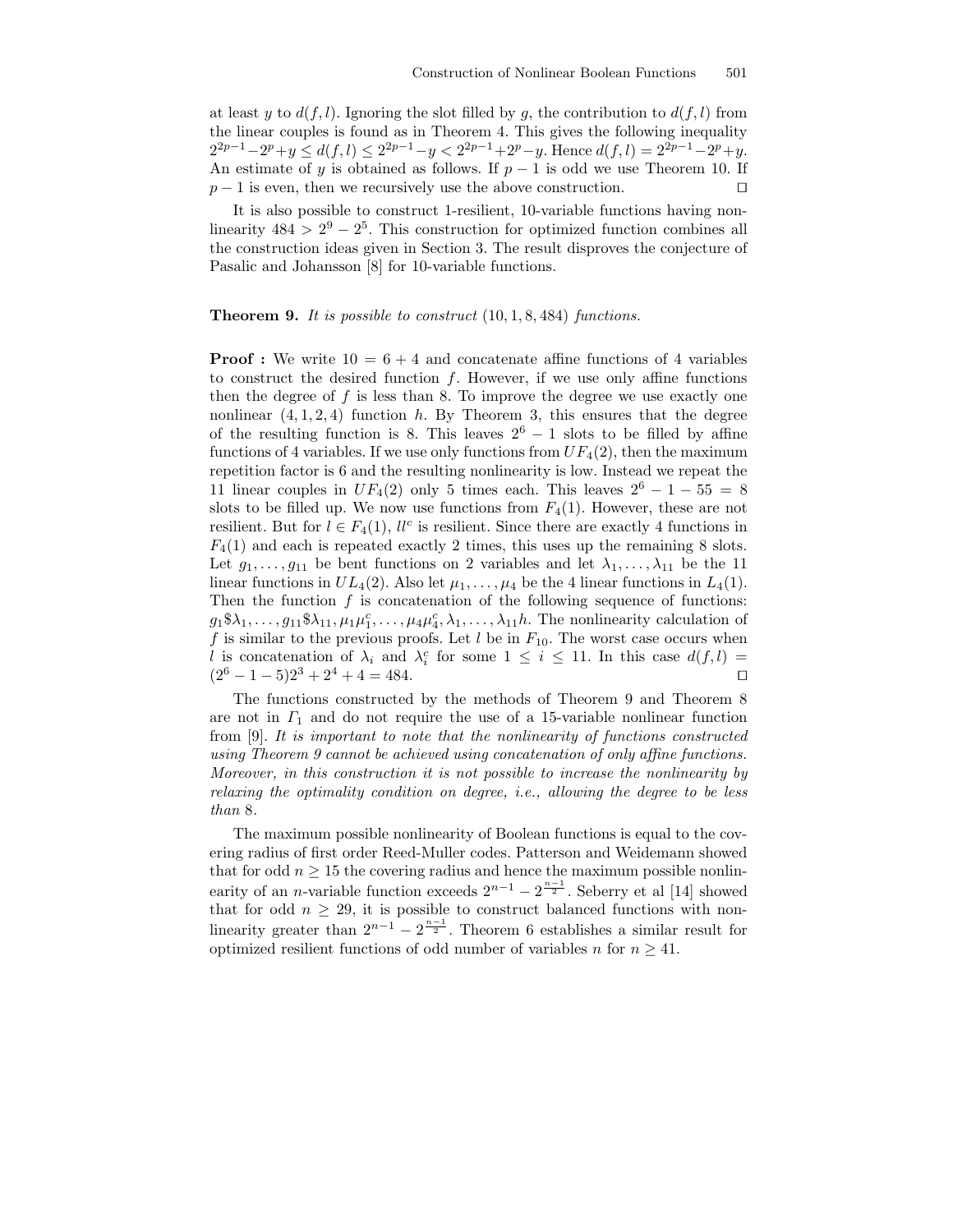# 5 Construction of Optimized Resilient Functions

Here we consider construction of optimized functions. We start with the following important result.

**Theorem 10.** It is possible to construct (a)  $(2p + 1, 0, 2p, 2^{2p} - 2^p)$  functions for  $p \ge 1$ , (b)  $(2p + 1, 1, 2p - 1, 2^{2p} - 2^p)$  functions for  $p \ge 2$ , (c)  $(2p, 1, 2p - 1)$  $2,2^{2p-1}-2^p$ ) functions for  $p \ge 2$  and (d)  $(2p, 2, 2p-3, 2^{2p-1}-2^p)$  functions for  $p \geq 3$ .

Proof : We present only the constructions (proofs are similar to Section 4).

(a) If  $p = 1$ , let  $f = X_3 \oplus X_1 X_2$ . For  $p \geq 2$  consider the following construction. Let  $\lambda_1, \lambda_2, \lambda_3$  be the functions in  $UL_2(1)$  and  $\lambda_4$  the (all zero) function in  $L_2(0)$ . Let  $h_1$  be a bent function on  $2p-2$  variables,  $h_2$  be a maximum nonlinear balanced function on  $2p-3$  variables. If  $p = 2$  let  $h_3, h_4$  be strings of length 1 each and for  $p \geq 3$  let  $h_3, h_4$  be maximum nonlinear strings of length  $2^{2p-4}+1$  and  $2^{2p-4}-1$  respectively. Let f be a concatenation of the following sequence of functions:  $h_1 \$ \lambda_1, h_2 \$ \lambda_4, h_3 \$ \lambda_2, h_4 \$ \lambda_3$ . It can be shown that f is a  $(2p+1, 0, 2p, 2^{2p} – 2^p)$  function.

(b) Let  $\lambda_1, \lambda_2, \lambda_3, \lambda_4$  be the functions in  $UL_3(2)$  and  $\mu_1, \mu_2, \mu_3$  the functions in  $L_3(1)$ . For  $p = 2$ , let  $f = \lambda_1 \lambda_2 \lambda_3 \lambda_4$ . For  $p = 3$ , let f be the concatenation of the following sequence of functions.

 $h_1 \$ \lambda_1, h_2 \$ \lambda_2, \mu_1 \mu_1^c, \mu_2 \mu_2^c, \mu_3 \mu_3^c, \lambda_3, \lambda_4$ , where  $h_1$  and  $h_2$  are 2-variable bent functions. For  $p \ge 4$ , we have the following construction. Let  $g_i = \mu_i \mu_i^c$ , for  $1 \le i \le 3$ . Let  $h_1, h_2$  be bent functions of  $2p - 4$  variables,  $h_3, h_4, h_5$  be bent functions of  $2p-6$  variables and  $h_6, h_7$  be two strings of lengths  $2^{2p-6}+1$  and  $2^{2p-6}-1$  and (fractional) nonlinearity  $nlmax(2p-6)$  and  $nlmax(2p-6) - 1$  respectively. Let f be a concatenation of the following sequence of functions.

 $h_1 \$ \lambda_1, h_2 \$ \lambda_2, h_3 \$ g_1, h_4 \$ g_2, h_5 \$ g_3, h_6 \$ \lambda_3, h_7 \$ \lambda_4$ . It can be shown that f is a  $(2p+$  $1, 1, 2p - 1, 2^{2p} - 2^p$  function.

(c) and (d) follow from (a) and (b) on noting that if f is a  $(2p+1, m, 2p-m, x)$ function then  $ff^c$  is a  $(2p + 2, m + 1, 2p - m, 2x)$  function.

Note that item (a), (b) of Theorem 10 can also be proved using different techniques by modifying a special class of bent functions. See [13] for the detailed construction methods.

#### 5.1 Method Using Direct Sum with a Nonlinear Function

Here we consider the set  $\Gamma_1(n, k, m)$  and show how to construct optimized functions with very high nonlinearities in this set. We build upon the idea described in Subsection 3.2. Since we consider optimized functions, Corollary 1 determines  $k = m+2$  and at least one variable in  $\{X_k, \ldots, X_1\}$  must occur in odd number of the  $f_i$ 's. We recall from Subsection 3.3, that  $Fraenlmax(2^r-1) = nlmax(r) - 1$ ,  $Frac{n \cdot x}{2^r + 1} = n \cdot \text{max}(r)$ ,  $Frac{n \cdot x}{2^r} = n \cdot \text{max}(r)$  and  $Effect(t) =$  $t - 2Fracnlmax(t)$ .

Given n and m, we construct an optimized function f in  $\Gamma_1(n, m+2, m)$ . We define a variable template to be a list of the form  $(s,(s_1,t_1),\ldots,(s_k,t_k)),$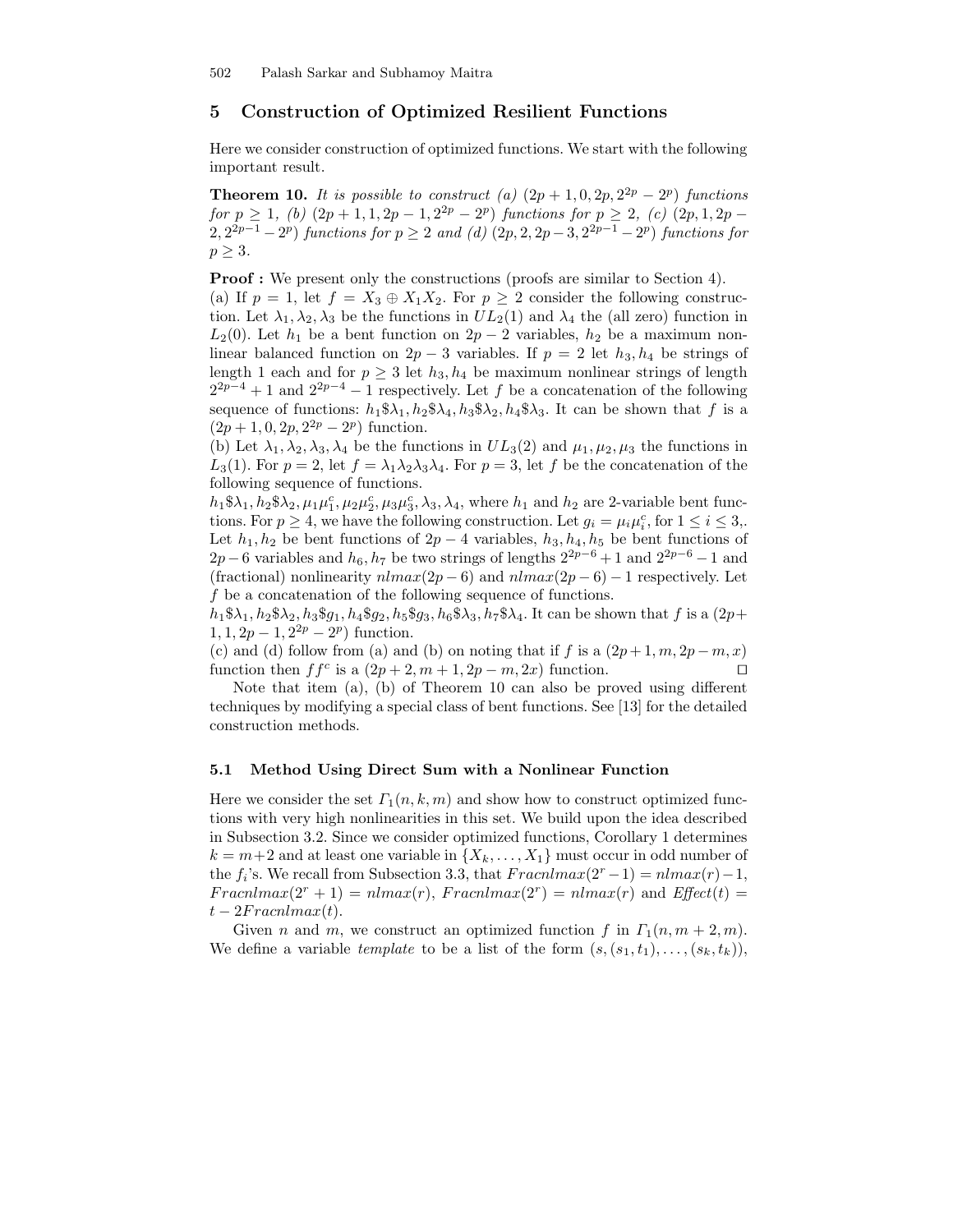where  $\sum_{j=1}^k s_j = s$  and  $\sum_{j=1}^k s_j t_j = 2^{n-m-2}$ . The value s is the number of distinct linear couples to be used from the set  $UF_{m+2}(m+1)$  and for each j,  $(1 \leq j \leq k)$ ,  $s_j$  linear couples are to be used  $t_j$  times each. While constructing template one has to be careful in ascertaining that at least one variable occurs in an odd number of functions overall. This gives rise to the various cases in Algorithm A. Since an *n*-variable,  $(n-2)$ -resilient function must have degree 1 and hence be linear, we consider only the cases  $1 \leq m \leq n-2$ .

#### ALGORITHM A

input:  $(n, m)$  with  $1 \leq m < n-2$ .

output: A  $(n, m, n - m - 1, x)$  function f. We determine x in Theorem 11. BEGIN

1. Let  $p = m + 3$  and  $2^{r-1} < \lceil \frac{2^{n-m-2}}{m+3} \rceil \le 2^r$ . Let  $i = p - 2^{n-m-2-r}$ , i.e.,  $(p-i)2^r = 2^{n-m-2}$ . Now several cases arise.

2.  $r = 0, i > 0$ : Here f is the concatenation of  $(p - i - 1)$  functions containing  $X_1$  and the one function not containing  $X_1$  from the set  $UL_{m+2}(m+1)$ . Output f and STOP.

3.  $r = 0, i = 0, m + 2$  is odd:  $template = (p, (p, 1)).$ 4.  $r > 0, i = 0, r$  is even:  $template = (p, (p - 2, 2r), (1, 2r + 1), (1, 2r - 1)).$ 5.  $r > 0, i = 0, r$  is odd: template =  $(\frac{p}{2} + 2, (\frac{p}{2} - 1, 2^{r+1}), (1, 2^r), (1, 2^{r-1} +$  $1), (1, 2^{r-1} - 1)).$ 6.  $r = 1, i > 0$ : template =  $(p - i + 1, (p - i - 1, 2), (2, 1))$ . 7.  $r = 2, i > 1$ :  $template = (p - i + 2, (p - i - 1, 4), (1, 2), (2, 1)).$ 8.  $r \ge 2$ ,  $i = 1$ , r is even:  $template = (p, (p - 2, 2^r), (1, 2^{r-1} + 1), (1, 2^{r-1} - 1)).$ 9.  $r \geq 2, i = 1, r$  is odd:  $template = (\frac{p+3}{2}, (\frac{p-3}{2}, 2^{r+1}), (1, 2^r), (1, 2^{r-1}+1), (1, 2^{r-1}-1)).$ 10.  $r > 2, i > 1$ : template =  $(p - i + 2, (p - i - 1, 2^r), (1, 2^{r-1}), (1, 2^{r-2} +$  $1), (1, 2^{r-2} - 1)).$ 11. Let  $template = (s, (s_1, t_1), \ldots, (s_k, t_k))$ . For each j, choose  $l_j^1, \ldots, l_j^{s_j}$  to be distinct linear functions from  $UL_{m+2}(m+1)$  and  $g_j^1, \ldots, g_j^{s_j}$  to be strings of length  $t_i$  and having maximum possible nonlinearity. (Note that the g's may be fractional strings.) Then f is the concatenation of the following sequence of functions

 $g_1^1$ \$l $_1^1, \ldots, g_1^{s_1}$ \$l $_1^{s_1}, g_2^1$ \$l $_2^1, \ldots, g_2^{s_2}$ \$l $_2^{s_2}, \ldots, g_k^1$ \$l $_k^1, \ldots, g_k^{s_k}$ \$l $_k^{s_k}$ . END.

**Theorem 11.** Algorithm A constructs a  $(n, n - m - 1, m, x)$ -function f in  $\Gamma_1(n, m+2, m)$ , where the values of x in different cases (corresponding to the line numbers of Algorithm A) are as follows. (2)  $2^{n-1} - 2^{m+1}$  (3)  $2^{n-1} - 2^{m+1}$  $(4)$   $2^{n-1} - 2^{m+1}$  Effect $(2^{r} + 1)$   $(5)$   $2^{n-1} - 2^{m+1}$  Effect $(2^{r+1})$   $(6)$   $2^{n-1} - 2^{m+2}$   $(7)$  $2^{n-1} - 2^{m+2}$  (8)  $2^{n-1} - 2^{m+1}$  Effect  $(2^{r-1} + 1)$  (9)  $2^{n-1} - 2^{m+1}$  Effect  $(2^{r+1})$  (10)  $2^{n-1} - 2^{m+1}$  Effect(2<sup>r</sup>).

Example: Using Algorithm A it is possible to construct  $(9, 3, 5, 224)$  functions having template =  $(6, (3, 4), (1, 2), (2, 1)).$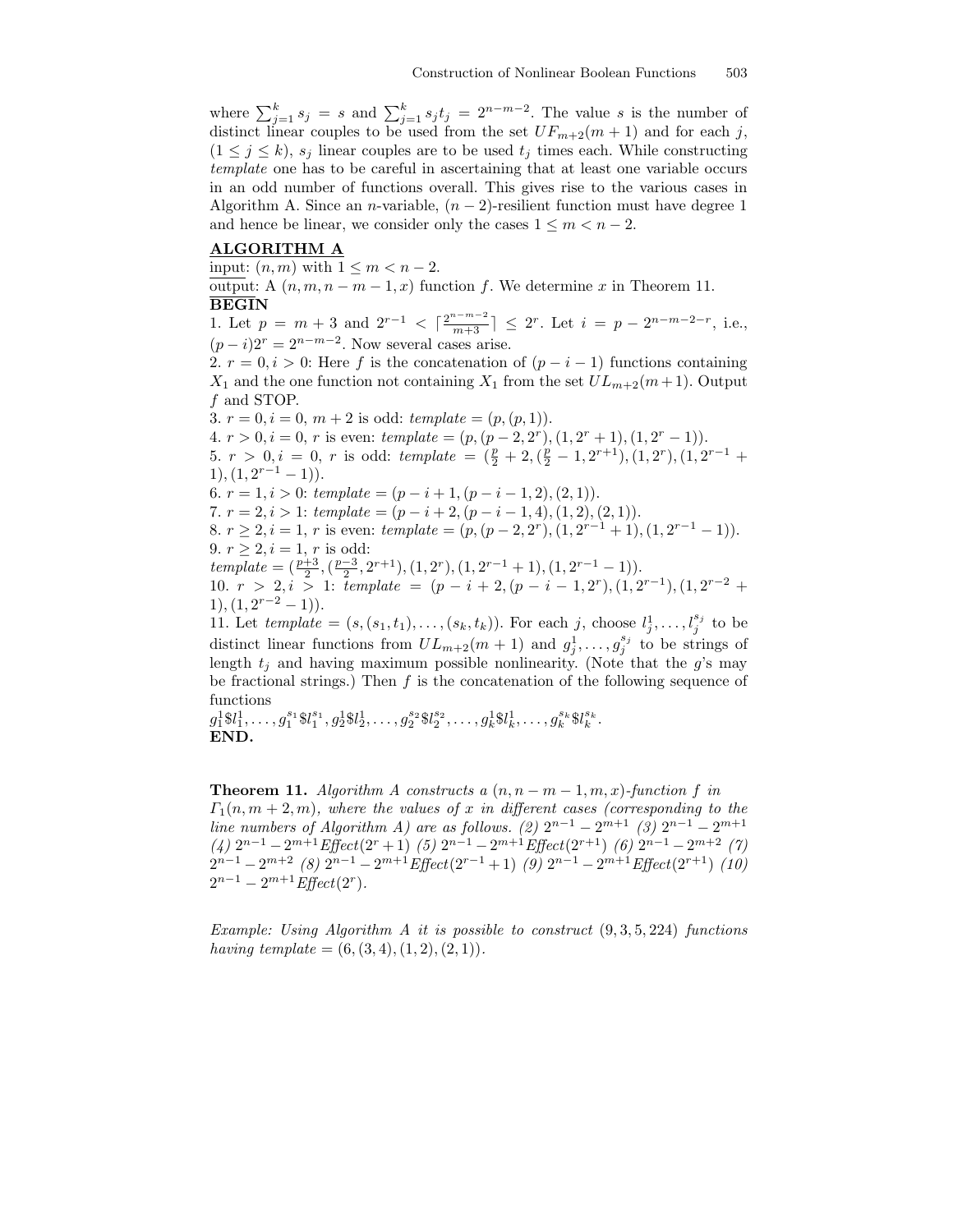## 5.2 Use of Nonlinear Resilient Function

Here we use the idea of Subsection 3.5 to provide a construction method for optimized resilient functions. The constructed functions are not in  $\Gamma_1$ .

Let  $nla(n, m)$  be the nonlinearity of a function obtained by Algorithm A with  $(n, m)$  as input. Similarly, let  $nlb(n, m)$  be the highest nonlinearity of a function obtained using Algorithm B (described below) on input  $(n, m)$  and ranging c from 1 to  $n - m - 2$ . We obtain an expression for  $nlb(n, m)$  in Theorem 12. Let  $nlx(n, m)$  be the maximum of  $nla(n, m)$  and  $nlb(n, m)$ .

## ALGORITHM B

input :  $(n, m, c)$ , with  $1 \leq m < n-2$  and  $1 \leq c \leq n-m-2$ . output : A balanced  $(n, m, n - m - 1, x_c)$  function  $f_c$ . The value of  $x_c$  is given in Lemma 5.

#### BEGIN

1. If  $n \leq 5$ , use Algorithm A with input  $(n, m)$  to construct a function f. Output f and stop.

2. Let  $p = \binom{m+c+2}{m+1} + \ldots + \binom{m+c+2}{m+c+2}$  and  $2^{r-1} < \lceil \frac{2^{n-(m+c+2)}}{p} \rceil$  $\frac{p^{n+c+2j}}{p}$   $\leq$  2<sup>r</sup>. Let  $i = p - 2^{n - (m+c+2)-r}$ , i.e.,  $(p - i)2^r = 2^{n - (m+c+2)}$ . 3.  $i = 0, r = 0$ : template =  $(p - 1, (p - 1, 1))$ . 4.  $i > 0, r = 0$ : template =  $(p - i - 1, (p - i - 1, 1))$ . 5.  $i > 0, r = 1$ : template =  $(p - i, (p - i - 1, 2), (1, 1))$ . 6.  $i = 0, r > 0, r$  is even:  $template = (p, (p - 1, 2^r), (1, 2^r - 1)).$ 7.  $i = 0, r > 0, r$  is odd:  $template = (\frac{p}{2} + 2, (\frac{p}{2} - 1, 2^{r+1}), (1, 2^r), (1, 2^{r-1}), (1, 2^{r-1} - 1)).$ 8.  $i > 0, r = \overline{2}$ : template =  $(p + 1, (p - 1, 4), (1, 2), (1, 1)).$ 9.  $i = 1, r > 2, r$  is even:  $template = (p, (p - 2, 2^r), (1, 2^{r-1}), (1, 2^{r-1} - 1)).$ 10.  $i = 1, r \geq 2, r$  is odd:  $template = (\frac{p+3}{2}, (\frac{p-3}{2}, 2^{r+1}), (1, 2^r), (1, 2^{r-1}), (1, 2^{r-1}-1)).$ 11.  $i > 1, r > 2$ :  $template = (p - i + 2, (p - i - 1, 2<sup>r</sup>), (1, 2<sup>r-1</sup>), (1, 2<sup>r-2</sup>), (1, 2<sup>r-2</sup> - 1)).$ 12. Using template and linear couples from  $UF_{m+c+2}(m+1)$ , we first build a string  $f_1$  as in Algorithm A. Then the function  $f_c$  is  $f_1g$ , where g is a  $(m+c+$  $2, m, 1 + c, y$  function, where  $y = nlx(m + c + 2, m)$ .



Note that the use of the function  $nlx(n, m)$  makes Algorithm B a recursive function. Let the nonlinearity of a function  $f_c$  constructed by Algorithm B on input  $(n, m, c)$  be  $nlbs(n, m, c)$ .

**Lemma 5.** Let  $f_c$  be constructed by Algorithm B. Then  $f_c$  is a balanced  $(n, m, m)$  $n - m - 1, x_c$  function, where  $x_c = n l b s(n, m, c)$  and the values of  $x_c$  in the different cases (corresponding to the line numbers of Algorithm B) are as follows : (3)  $2^{n-1} - 2^k + y$  (4)  $2^{n-1} - 2^k + y$  (5)  $2^{n-1} - 3 \times 2^{k-1} + y$  (6)  $2^{n-1} - (1 +$  $Effect(2^{r}-1))2^{k-1}$ +y (7)  $2^{n-1}-(1+Effect(2^{r+1}))2^{k-1}$ +y (8)  $2^{n-1}-3\times2^{k-1}$ +y (9)  $2^{n-1} - (1 + \text{Effect}(2^{r-1} - 1))2^{k-1} + y$  (10)  $2^{n-1} - (1 + \text{Effect}(2^{r+1}))2^{k-1} + y$ (11)  $2^{n-1} - (1 + Effect(2<sup>r</sup>))2<sup>k-1</sup> + y$  where  $k = m + c + 2$ ,  $y = nlx(m + c + 2, m)$ .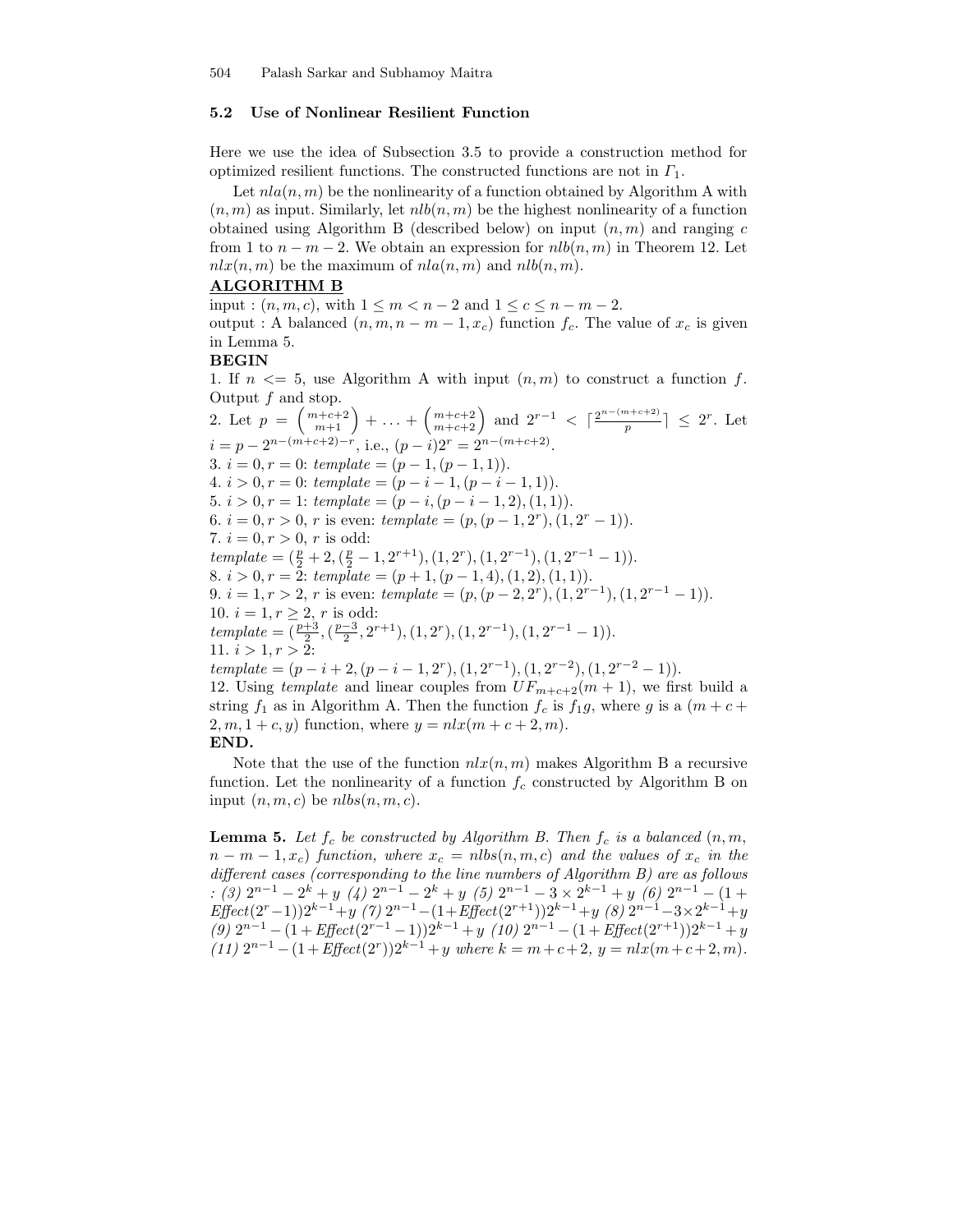Algorithm B is used iteratively over the possible values of c from 1 to  $n-m-2$ and the function with the best nonlinearity is chosen. The maximum possible nonlinearity  $nlb(n, m)$  obtained by using Algorithm B in this fashion is given by the following theorem.

Theorem 12.  $nlb(n, m) \geq max_{1 \leq c \leq n-m-2} n l b s(n, m, c)$ .

Example: Using Algorithm B one can construct (9, 2, 6, 232) functions in  $\Gamma(9, 5, 2)$  having template  $(15, (15, 1))$  and a  $(5, 2, 2, 8)$  function g is used to fill the 16th slot.

## 6 Comparison to Existing Research

Here we show the power of our techniques by establishing the superiority of our results over all known results in this area.

The best known results for  $Type - A$  approach follows from the work of [2]. However, they considered only a proper subset  $S$  of  $\Gamma_1$  and obtained a bound of  $2^{n-1} - 2^{\lfloor \frac{n}{2} \rfloor}$  on the nonlinearity of resilient functions. Also in [8], it was conjectured that this is the maximum possible nonlinearity of resilient functions. All the results in Section 4 provide higher nonlinearities than this bound. In particular, this bound is broken and hence the conjecture is disproved for the set  $\Gamma_1$  as well as for optimized functions.

| $\boldsymbol{n}$ | $m = 1$ |                |                           | $m = 2$ |      |                                               | $m = 3$ |     |     | $m = 4$ |     |     |
|------------------|---------|----------------|---------------------------|---------|------|-----------------------------------------------|---------|-----|-----|---------|-----|-----|
|                  |         | $\overline{8}$ | Our                       |         | 4    | Our                                           |         | n a | nlb |         | n a | nlb |
| 8                |         |                | $108 112 $ $112^a$        | 88      | $-1$ | $112^b$                                       | 80      | 96  | 80  | 32      | 96  | 32  |
| 9                |         |                | $220\,236\,240^b$         | 216 224 |      | $232^e$                                       | 176     | 224 | 208 | 160     | 192 | 160 |
| <b>10</b>        |         | 476 480        | $484^c$                   | 440     |      | 480 <sup>b</sup>                              | 432     | 448 | 464 | 352     | 448 | 416 |
| 11               |         |                | $956 976 $ $992b $ $952 $ |         |      | $-1.984e$                                     | 880     | 960 |     | 944 864 | 896 | 928 |
|                  | 12 1980 |                | $-1996^d$ 1912            |         |      | $-1984b$ [1904] 1920 [1968] 1760 [1920] 1888] |         |     |     |         |     |     |

a:Algorithm A;  $b$ : Theorem 10;  $c$ : Theorem 9;  $d$ : Theorem 8;  $e$ : Algorithm B.

For the  $Type - B$  approach the best known results follow from the work of [15, 4, 7, 8, 18. In [4], exhaustive search techniques are used to obtain  $(5, 0, 4, 12)$ and  $(7, 0, 6, 56)$  functions. For 9 variables, they could only obtain  $(9, 0, 7, 240)$ functions and not  $(9, 0, 8, 240)$  functions. Also such techniques cannot be used for large number of variables. In contrast, Theorem 10 can be used to construct  $(2p+1,0,2p,2^{2p}-2^p)$  functions for all  $p\geq 1$  and hence is clearly superior to the results of [4].

In the Table, we compare the nonlinearities of optimized  $(n, m, n - m - 1, x)$ functions. The columns nla and nlb are the nonlinearities obtained by Algorithm A and Algorithm B respectively. We do not compare results with [15], since it is clear that Algorithm A significantly improves on the lower bound on nonlinearity obtained in [15].

The table clearly shows the superiority of our method compared to the previous methods. Also it can be checked that the nonlinearities obtained in Theorem 11 are better than those obtained in [7] for all orders of resiliency. We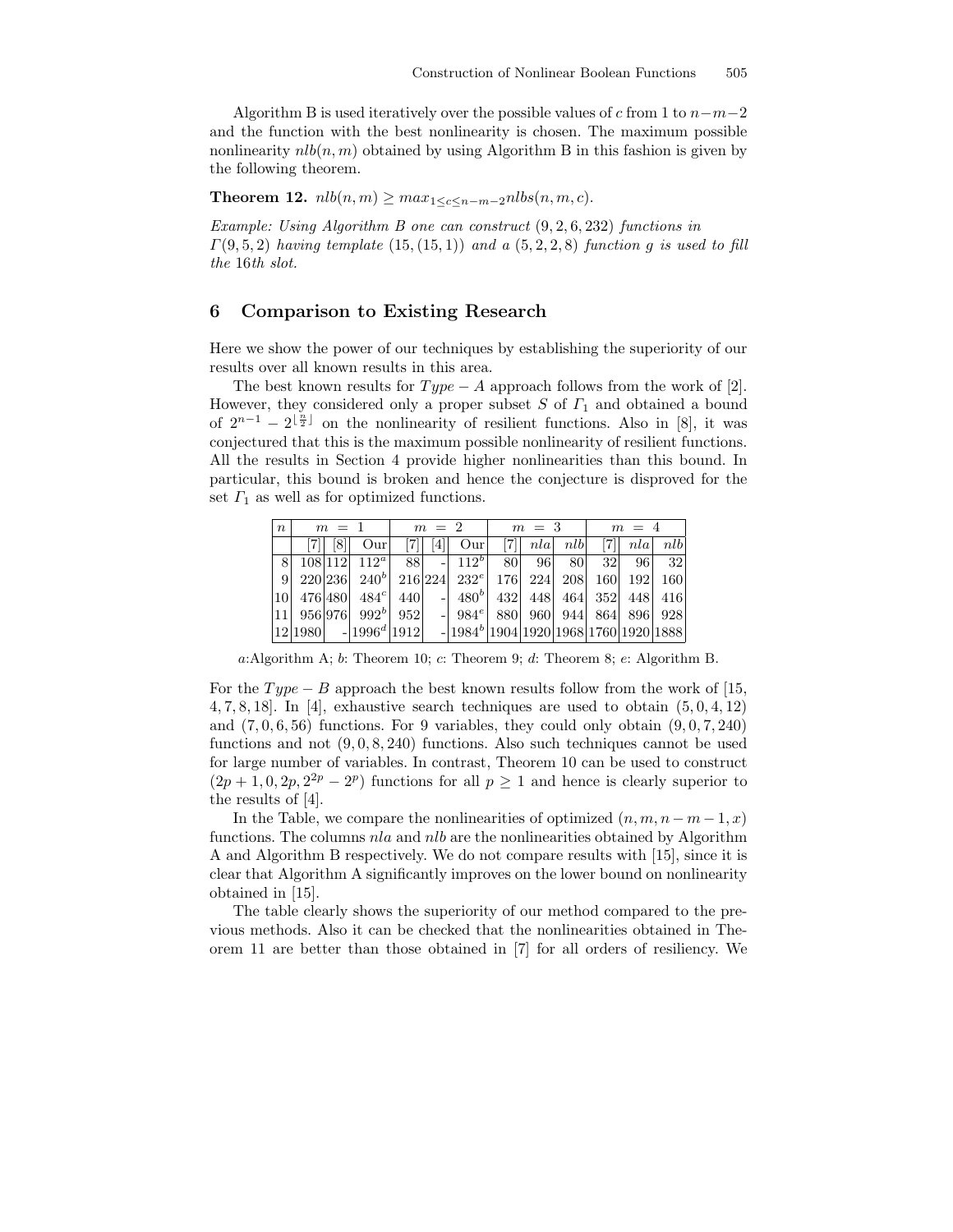can construct  $(9, 3, 5, 224)$  functions and  $(9, 2, 6, 232)$  functions using Algorithm A and Algorithm B respectively. These improve over the  $(9, 2, 6, 224)$  functions of [4] both in terms of order of resiliency and nonlinearity.

# 7 Nonlinearity of Balanced Functions

In this section we discuss the nonlinearity and algebraic degree for balanced functions. Patterson and Wiedemann [9] constructed 15-variable functions with nonlinearity 16276 and weight 16492. Seberry, Zhang and Zheng [14] used such functions to construct balanced functions with nonlinearity greater than  $2^{n-1}$  –  $2^{\frac{n-1}{2}}$  for odd  $n \geq 29$ . In [14], there was an unsuccessful attempt to construct balanced 15-variable functions having nonlinearity greater than  $16256 = 2^{14} - 2^7$ . First let us provide the following two technical results.

**Proposition 2.** Let  $f \in \Omega_n$  and  $f = f_1 f_2$ , where  $f_1, f_2 \in \Omega_{n-1}$ . If  $wt(f)$  is odd then algebraic degree of f is n. Moreover, if both  $wt(f_1)$  and  $wt(f_2)$  are odd then the algebraic degree of f is  $n-1$ .

**Proposition 3.** Given a balanced function  $f \in \Omega_n$  with  $nl(f) = x$ , one can construct balanced  $f' \in \Omega_n$  with  $nl(f') \geq x - 2$  and  $deg(f') = n - 1$ .

Now, we identify an important result which is the first step towards constructing a balanced 15-variable function with nonlinearity greater than 16256.

**Proposition 4.** It is possible to construct  $f \in \Omega_{15}$  with nonlinearity 16276 and weight 16364.

**Proof :** Consider a function  $f_1 \in \Omega_{15}$  with  $nl(f_1) = 16276$  and  $wt(f_1) = 16492$ . From [9], we know that there are 3255 linear functions in  $L_{15}$  at a distance 16364 from  $f_1$ . Let l be one of these 3255 linear functions. Define  $f = f_1 \oplus l$ . Then  $f \in \Omega_{15}$ ,  $nl(f) = nl(f_1) = 16276$  and  $wt(f) = wt(f_1 \oplus l) = d(f_1, l) = 16364. \square$ Next we have the following randomized heuristic for constructing highly non-

linear balanced functions for odd  $n \geq 15$ .

#### Algorithm  $1: \text{RandBal}(n)$

1. Let f be a function constructed using Proposition 4. Let  $n = 2k + 15$ ,  $k \geq 0$ and let  $F \in \Omega_n$  be defined as follows. For  $k = 0$ , take  $F = f$ , and for  $k > 0$ , take  $F = f(X_1, \ldots, X_{15}) \oplus g(X_{16}, \ldots, X_n)$ , where  $g \in \Omega_{2k}$  is a bent function. Note that  $nl(F) = 2^{n-1} - 2^{\frac{n-1}{2}} + 20 \times 2^k$  and  $wt(F) = 2^{n-1} - 20 \times 2^k$ .

2. Divide the string F in  $\Omega_n$  into  $20 \times 2^k$  equal contiguous substrings, with the last substring longer than the rest.

3. In each substring choose a position with 0 value uniformly at random and change that to 1. This generates a balanced function  $F_b \in \Omega_n$ .

4. If  $nl(F_b) > 2^{n-1} - 2^{\frac{n-1}{2}}$ , then report. Go to step 1 and continue.

We have run this experiment number of times and succeeded in obtaining plenty of balanced functions with nonlinearities  $2^{14} - 2^7 + 6$ ,  $2^{16} - 2^8 + 18$ ,  $2^{18} - 2^9 + 46$  and  $2^{20} - 2^{10} + 104$  respectively for 15, 17, 19 and 21 variables. It is possible to distribute the 0's and 1's in the function in a manner (changing step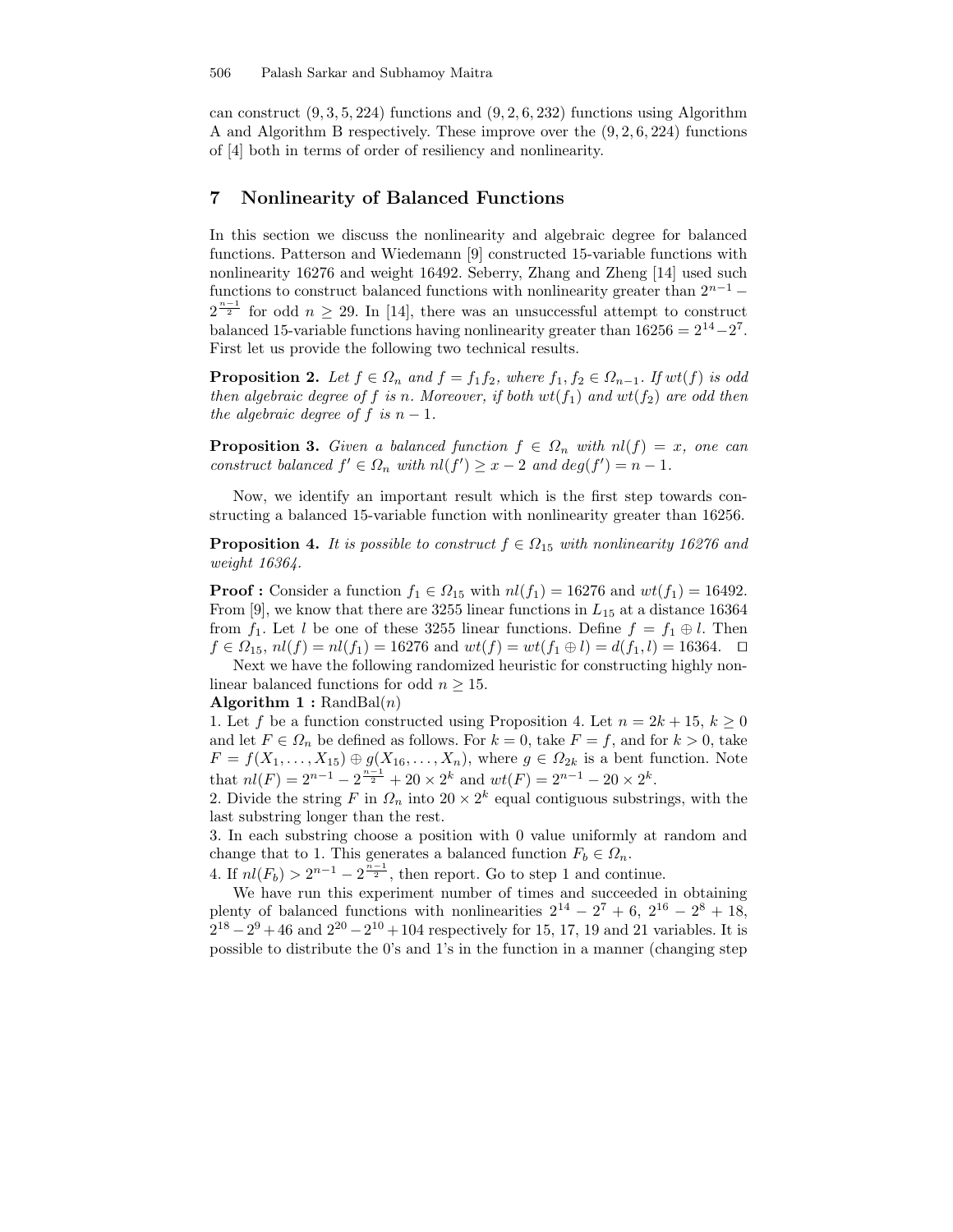2, 3 in Algorithm 1) such that weight of the upper and lower half of the function are odd. This provides balanced functions with maximum algebraic degree  $(n-1)$ and the same nonlinearity as before. Note that, running Algorithm 1 for large  $n$  is time consuming. However, we can extend the experimental results in a way similar to that in [9]. Consider a bent function  $g(Y_1, \ldots, Y_{2k}) \in \Omega_{2k}$  and  $f(X_1, \ldots, X_{21})$  with nonlinearity  $2^{20} - 2^{10} + 104$  as obtained from Algorithm RandBal(). Let  $h \in \Omega_{21+2k}$  such that  $h = g \oplus f$ . Then it can be checked that  $nl(h) = 2^{20+2k} - 2^{10+k} + 104 \times 2^k$ . These functions can be modified to get algebraic degree  $(n - 1)$  as in Proposition 3. Thus we get the following result.

**Theorem 13.** One can construct balanced Boolean functions on  $n = 15 + 2k$  $(k \geq 0)$  variables with nonlinearity greater than  $2^{n-1} - 2^{\frac{n-1}{2}}$ . Moreover, such functions can have algebraic degree  $(n-1)$ .

Dobbertin [3] provided a recursive procedure for modifying a general class of bent functions to obtain highly nonlinear balanced Boolean functions on even number of variables. A special case of this procedure which modifies Maiorana-McFarland class of bent functions was provided in [14]. For even  $n$ , it is conjectured in [3] that the maximum value of nonlinearity of balanced functions, which we denote by  $nlbmax()$ , satisfies the recurrence:  $nlbmax(n) = 2^{n-1} - 2^{\frac{n}{2}} + nlbmax(\frac{n}{2})$ .

We next provide a combined interlinked recursive algorithm to construct highly nonlinear balanced functions for both odd and even n. Note that for even number of variables, Algorithm 2 uses a special case of the recursive construction in [3]. Further we show how to obtain maximum algebraic degree. The input to this algorithm is n and the output is balanced  $f \in \Omega_n$  with currently best known nonlinearity.

Algorithm  $2:$  BalConstruct $(n)$ 

1. If  $n$  is odd

a) if  $3 \leq n \leq 13$  construct f using Theorem 10(a).

b) if  $15 \le n \le 21$  return f to be the best function constructed by RandBal(n). c) if  $n \geq 23$ 

(i) Let  $h_1 \in \Omega_{n-21}$  be bent and  $g_1 \in \Omega_{21}$  be the best nonlinear function constructed by  $\text{RandBal}(n)$ .

Let  $f_1 \in \Omega_n$  be such that  $f_1 = h_1 \oplus g_1$ .

(ii) Let  $h_2 = \text{BalConstruct}(n-15)$  and  $g_2 \in \Omega_{15}$  as in Proposition 4.

Let  $f_2 \in \Omega_n$  be such that  $f_2 = h_2 \oplus g_2$ .

(iii) If  $nl(f_1) \geq nl(f_2)$  return  $f_1$  else return  $f_2$ .

2. If  $n$  is even

Let  $h = \text{BalConstruct}(\frac{n}{2})$ . Let  $f$  be the concatenation of  $h$  followed by  $2^{\frac{n}{2}} - 1$ distinct nonconstant linear functions on  $\frac{n}{2}$  variables. Return f.

# End Algorithm.

The following points need to be noted for providing the maximum algebraic degree  $n-1$ .

1. For odd  $n \leq 13$ , Theorem 10(a) guarantees degree  $(n-1)$ .

2. For odd n,  $15 \leq n \leq 21$ , modification of algorithm RandBal() guarantees algebraic degree  $(n - 1)$  without dropping nonlinearity.

3. For odd  $n \geq 23$ , using Proposition 3, degree  $(n-1)$  can be achieved sacrificing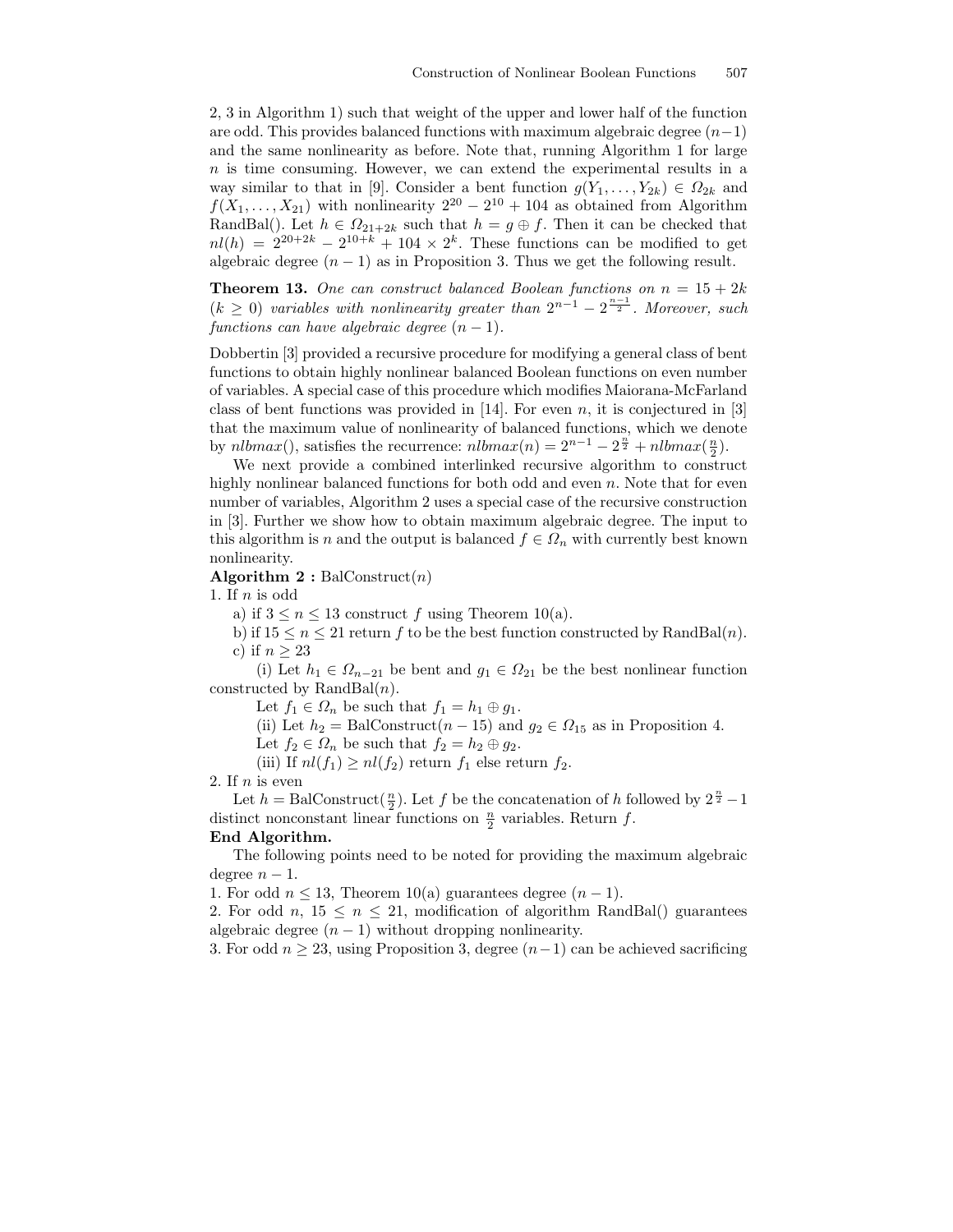nonlinearity by at most 2.

4. For even n, recursively ensure that algebraic degree of h (in Step 2 of

BalConstruct()) is  $\frac{n}{2} - 1$ .

In this section we have shown how to heuristically modify the Patterson-Wiedemann functions to obtain balancedness while retaining nonlinearity higher than the bent concatenation bound. However, the question of mathematically constructing such functions remains open. Also settling the conjecture in [3] is an important unsolved question.

# 8 Propagation Characteristics, Strict Avalanche Criteria

In this section we provide important results on propagation characteristics and strict avalanche criteria. The following is a general construction of Boolean functions introduced in [6].

 $f(X_1, \ldots, X_s, Y_1, \ldots, Y_t) = [X_1, \ldots, X_s] Q[Y_1, \ldots, Y_t]^T \oplus g(X_1, \ldots, X_s),$  (\*) where Q is an  $s \times t$  binary matrix and  $g(X_1, \ldots, X_s)$  is any function.

Under certain conditions on Q, the function f satisfies  $PC(l)$  of order k (see [6]). Moreover, according to the proof of [6, Theorem 16],  $nl(f) = 2<sup>t</sup>nl(g)$  and  $deg(f) = deg(g)$ . It is possible to significantly improve the results of [6] by using functions constructed by the methods of Section 7.

**Theorem 14.** For odd s, it is possible to construct  $PC(l)$  of order k function f such that (a)  $deg(f) = s - 1$  and  $nl(f) \geq 2^{t+s-1} - 2^{t+\frac{s-1}{2}}$  for  $3 \leq s \leq 13$ , (b)  $deg(f) = s$  and  $nl(f) > 2^{t+s-1} - 2^{t+\frac{s-1}{2}}$  for  $s \ge 15$ .

**Proof :** For  $3 \leq s \leq 13$ , s odd, we can consider  $g \in \Omega_s$  as the function available from Theorem 10(a) with algebraic degree  $s-1$  and nonlinearity  $2^{s-1}-2^{\frac{s-1}{2}}$ . For  $s \geq 15$ , one can consider  $g \in \Omega_s$  with nonlinearity  $2^{s-1} - 2^{\frac{s-1}{2}} + 20 \times 2^{\frac{s-15}{2}} - 1$  and algebraic degree s. This can be obtained by considering a function on s variables with maximum known nonlinearity and then making  $wt(q)$  odd by toggling one bit. This will provide the full algebraic degree and decrease the nonlinearity by at most 1 only.  $\Box$ 

For odd s, the corresponding result in [6] is  $deg(f) = \frac{s-1}{2}$  and  $nl(f) \geq$  $2^{t+s-1} - 2^{t+\frac{s-1}{2}}$  which is clearly improved in Theorem 14.

Now we show how to obtain maximum algebraic degree in this construction at the cost of small fall in nonlinearity. For odd s between 3 and 13,  $deg(g)$  can be made s by changing one bit of g. This decreases  $nl(g)$  by one. The corresponding parameters of f are  $deg(f) = s$  and  $nl(f) \geq 2^{t+s-1} - 2^{t+\frac{s-1}{2}} - 2^t$ . For even s, the result in [6] is  $deg(f) = \frac{s}{2}$  and  $nl(f) \geq 2^{t+s-1} - 2^{t+\frac{s}{2}-1}$ . As before by changing one bit of g we can ensure  $deg(f) = s$  and  $nl(f) \geq 2^{t+s-1} - 2^{t+\frac{s}{2}-1} - 2^t$ . Also in  $[13]$ , we show that it is possible to construct  $PC(1)$  functions with nonlinearity strictly greater than  $2^{n-1} - 2^{\frac{n-1}{2}}$  for all odd  $n \ge 15$ .

Next we turn to the study of  $SAC(k)$  combined with the properties of balancedness, degree and nonlinearity. This is the first time that all these properties are being considered together with  $SAC(k)$ . The proofs for the next few results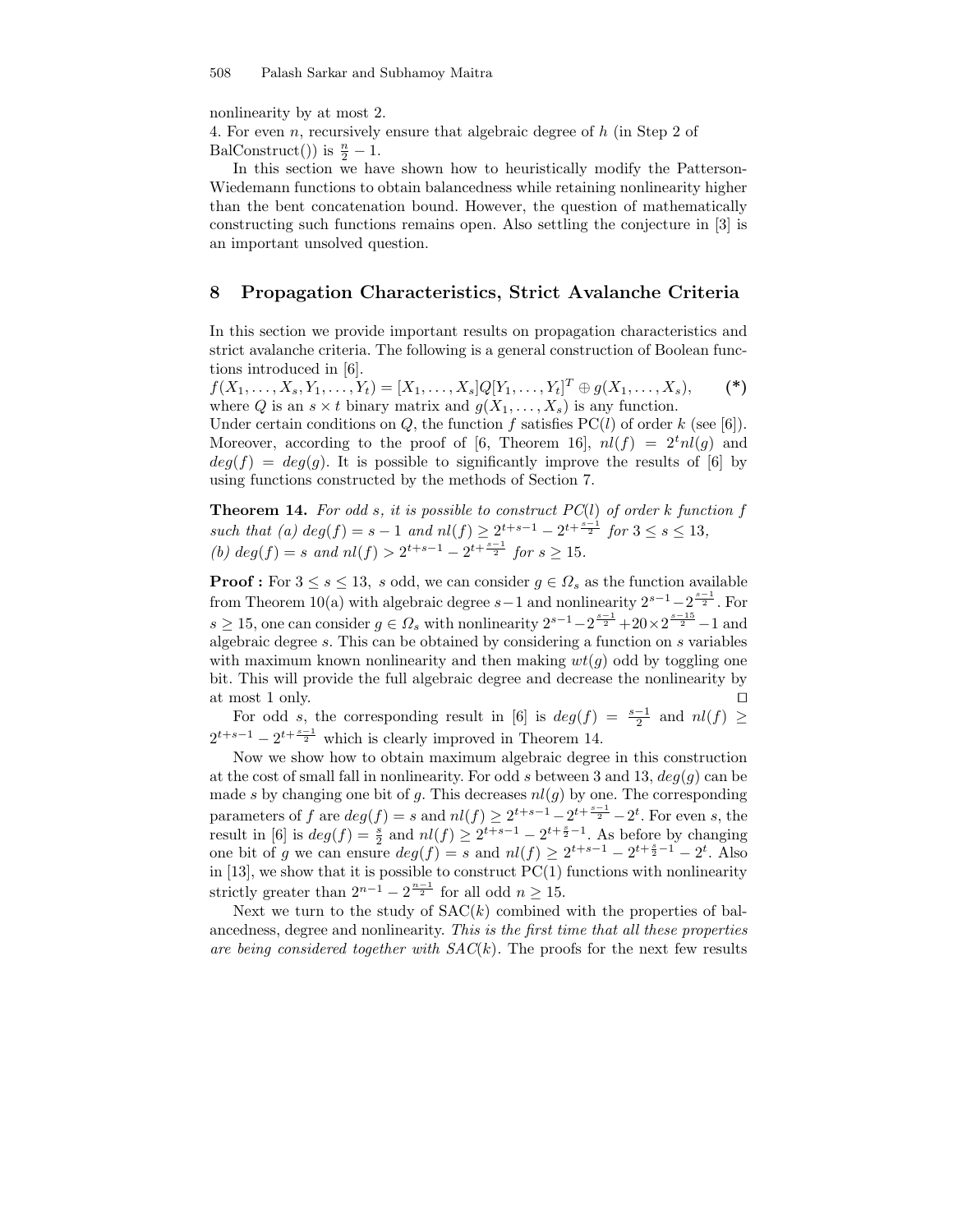are quite involved. Hence we present the constructions clearly and only sketch the proofs.

In  $[6]$ , (\*) has been used for the construction of  $SAC(k)$  function by setting  $s = n-k-1$ ,  $t = k+1$  and Q to be the  $(n-k-1) \times (k+1)$  matrix whose all elements are 1. Under these conditions the function f takes the form  $f(X_1, \ldots, X_n) =$  $(X_1 \oplus \ldots \oplus X_{n-k-1})(X_{n-k} \oplus \ldots \oplus X_n) \oplus g(X_1, \ldots, X_{n-k-1})$ . Moreover, it was shown that f is balanced if  $|\{\overline{X} \mid g(\overline{X}) = 0, \overline{X}Q = 0\}| = |\{\overline{X} \mid g(\overline{X}) = 0\}|$  $1,\overline{X}Q=0$  | where  $\overline{X}=(X_1,\ldots,X_{n-k-1})$ . It is important to interpret this idea with respect to the truth table of  $g$ . This means that  $f$  is balanced if  $\#\{\overline{X} \mid g(\overline{X})=0, wt(\overline{X}) = \text{even }\} = \#\{\overline{X} \mid g(\overline{X})=1, wt(\overline{X}) = \text{even }\}.$  Thus, in the truth table we have to check for balancedness of  $g$  restricted to the rows where the weight of the input string is even. In half of such places  $q$  must be 0 and in the other half  $q$  must be 1. Motivated by this discussion we make the following definition of brEven (restricted balancedness with respect to inputs with even weight) and  $b \cdot C d d$  (restricted balancedness with respect to inputs with odd weight).

**Definition 2.** Let  $g \in \Omega_p$ ,  $X = (X_1, \ldots, X_p)$ . Then g is called brEven (resp. brOdd) if  $\#\{g(\overline{X})=0 \mid wt(\overline{X})=even\} = \#\{g(\overline{X})=1 \mid wt(\overline{X})=even\} = 2^{p-2}$  $(resp. \# \{ g(\overline{X}) = 0 \mid wt(\overline{X}) = odd \} = \# \{ g(\overline{X}) = 1 \mid wt(\overline{X}) = odd \} = 2^{p-2}.$ 

The next result is important as it shows that certain types of bent functions can be brEven. This allows us to obtain balanced  $SAC(k)$  functions with very high nonlinearity which could not be obtained in [6].

**Proposition 5.** For p even, it is possible to construct bent functions  $g \in \Omega_p$ which are brEven.

**Proof**: First note that g is brEven iff  $g^c$  is brEven. Let  $q = 2^{\frac{p}{2}}$ . For  $0 \le i \le q-1$ let  $l_i \in L_{\frac{p}{2}}$  be the linear function  $a_{\frac{p}{2}} X_{\frac{p}{2}} \oplus \ldots \oplus a_1 X_1$ , where  $a_{\frac{p}{2}} \ldots a_1$  is the  $\frac{p}{2}$ -bit binary expansion of i. We provide construction of bent functions  $g(X_1, \ldots, X_p)$ which are brEven. Let  $\overline{X} = (X_1, \ldots, X_p)$ .

*Case 1*:  $\frac{p}{2} \equiv 1 \mod 2$ . Let  $g = l_0 f_1 \dots f_{q-2} l_{q-1}$ , where

 $f_1, \ldots, f_{q-2} \in \{l_1, \ldots, l_{q-2}, l_1^c, \ldots, l_{q-2}^c\}$  and for  $i \neq j, f_i \neq f_j$  and  $f_i \neq f_j^c$ . It is well known that such a  $g$  is bent [11]. We show that  $g$  is brEven. First we have the following three results which we state without proofs.

(a)  $\#\{l_0(X_1,\ldots,X_{\frac{p}{2}})=0 \mid wt(X_1,\ldots,X_{\frac{p}{2}})=\text{ even }\}=2^{\frac{p}{2}-1}$  and

 $\#\{l_0(X_1,\ldots,X_{\frac{p}{2}})=1 \mid wt(X_1,\ldots,X_{\frac{p}{2}})=\text{ even }\}=0.$ 

(b) Since the  $f_i$ 's are degenerate affine functions in  $L_{\frac{p}{2}}$ , it is possible to show that individually they are both brEven and brOdd.

(c) Using the fact that  $q = \frac{p}{2}$  $\frac{p}{2}$  is odd and  $l_{q-1} = X_1 \oplus \ldots \oplus X_{\frac{p}{2}}$ , it is possible to show,  $\#\{l_{q-1}(X_1,\ldots,X_{\frac{p}{2}})=0 \mid wt(X_1,\ldots,X_{\frac{p}{2}})= \text{ even }\} = \bar{0} \text{ and }$ 

 $\#\{l_{q-1}(X_1,\ldots,X_{\frac{p}{2}})=1 \mid wt(X_1,\ldots,X_{\frac{p}{2}})=\text{even }\} = 2^{\frac{p}{2}-1}.$  Then using  $wt(X_1, ..., X_p) = wt(X_1, ..., X_{\frac{p}{2}}) + wt(X_{\frac{p}{2}+1}, ..., X_p)$  and the fact that g is concatenation of  $l_0, f_1, \ldots, f_{q-2}, l_{q-1}$  it is possible to show that g is brEven.

Case 2: For  $\frac{p}{2} \equiv 0 \mod 2$ , the result is true for bent functions of the form  $g = l_0^c f_1 \dots f_{q-2} l_{q-1}.$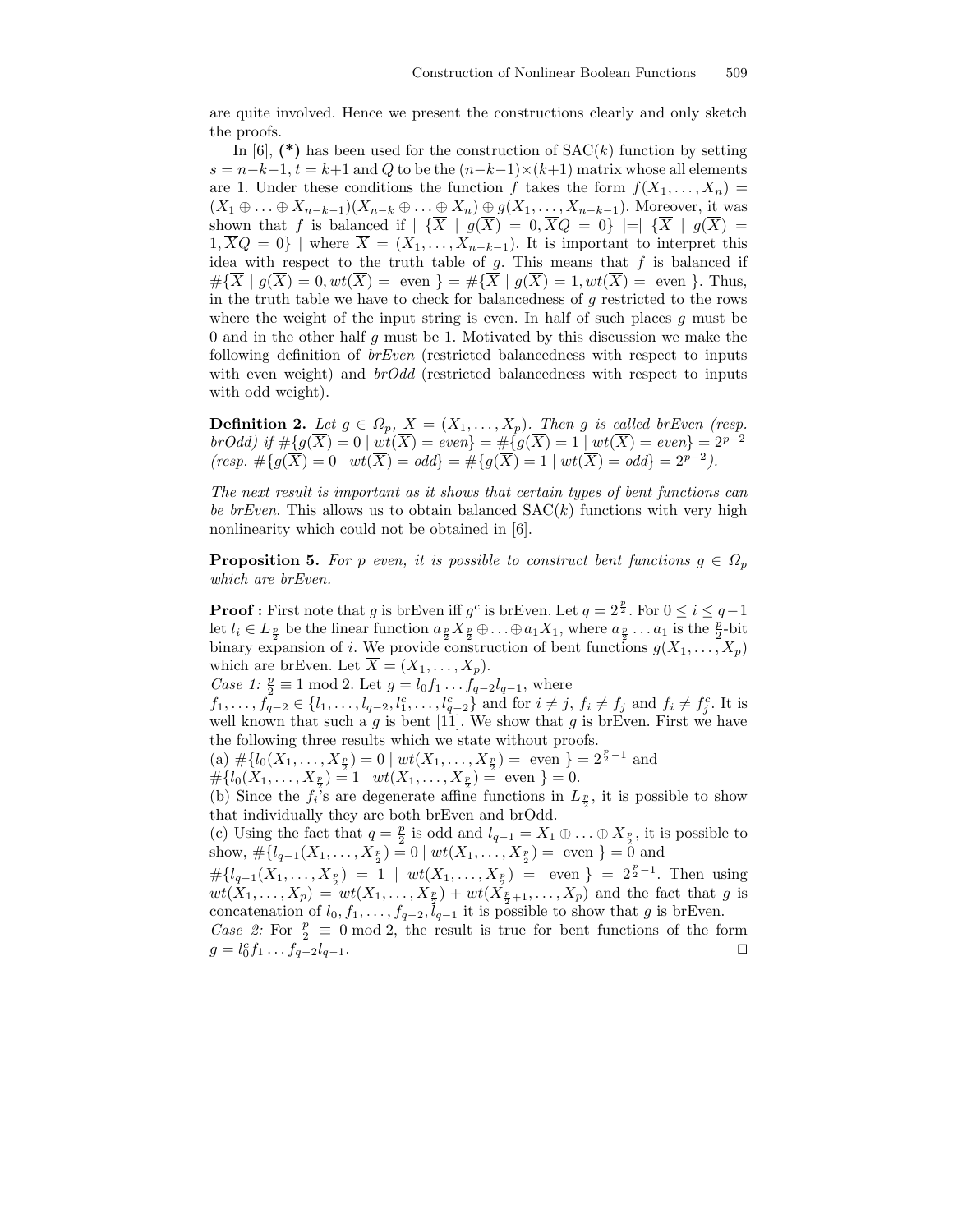#### 510 Palash Sarkar and Subhamoy Maitra

In [6, Theorem 32] it has been stated that for  $n - k - 1 =$  even, there exists balanced  $SAC(k)$  functions such that  $deg(f) = n - k - 2$ . The question whether such functions with algebraic degree  $n - k - 1$  exists has been left as an open question. The next result shows the existence of such functions which proves that the bound on algebraic degree provided in [10] is indeed tight for  $k \leq \frac{n}{2} - 1$ .

**Theorem 15.** Let  $(n - k - 1) \ge (k + 1)$ , i.e.  $k \le \frac{n}{2} - 1$  and  $n - k - 1 =$ even. Then it is possible to construct balanced  $SAC(k)$  function  $f \in \Omega_n$  such that  $deg(f) = n - k - 1$ . Moreover  $nl(f) = 2^{n-1} - 2^{\frac{n+k-1}{2}} - 2^{k+1}$ .

**Proof :** Use a bent function  $g \in \Omega_{n-k-1}$  which is brEven. Out of the  $2^{n-k-1}$ bit positions in g (in the output column of the truth table), there are  $2^{n-k-2}$ positions where  $wt(X_1, \ldots, X_{n-k-1}) =$  odd and the value of g at these positions can be toggled without disturbing the brEven property. Since g is bent,  $wt(g)$  = even. Thus we choose a row j in the truth table where  $wt(X_1, \ldots, X_{n-k-1}) =$ odd and construct g' by toggling the output bit. Thus  $wt(g') = wt(g) \pm 1 =$ odd. Hence by Proposition 2,  $deg(g') = n - k - 1$ . Thus,  $f(X_1, \ldots, X_n) =$  $(X_1 \oplus \ldots \oplus X_{n-k-1})(X_{n-k} \oplus \ldots \oplus X_n) \oplus g'(X_1, \ldots, X_{n-k-1})$  is balanced SAC(k) with algebraic degree  $n - k - 1$ . Also  $nl(g') = nl(g) - 1 = 2^{n-k-2} - 2^{\frac{n-k-1}{2} - 1} - 1$ . Now, it can be checked that  $nl(f) = 2^{k+1} \times nl(g') = 2^{n-1} - 2^{\frac{n+k-1}{2}} - 2^{k+1}$ .  $\Box$ 

Next we provide similar results for odd  $n - k - 1$ . The result is extremely important in the sense that the functions constructed in [9] can be modified to get restricted balancedness and hence can be used in the construction of highly nonlinear, balanced  $SAC(k)$  functions. We know of no other place where the functions provided by Patterson and Wiedemann [9] have been used in the construction of  $SAC(k)$  functions.

**Proposition 6.** For p odd, it is possible to construct brEven  $g \in \Omega_p$  with nonlinearity (i)  $2^{p-1} - 2^{\frac{p-1}{2}}$  for  $p \le 13$  and (ii)  $2^{p-1} - 2^{\frac{p-1}{2}} + 20 \times 2^{\frac{p-15}{2}}$  for  $p \ge 15$ .

**Proof :** For  $p \leq 13$ , the idea of bent concatenation and similar techniques as in the proof of Proposition 5 can be used. For  $p \geq 15$  the construction is different. We just give an outline of the proof. Let  $f_1 \in \Omega_{15}$  be one of the functions constructed in [9]. Note that  $nl(f_1) = 2^{14} - 2^7 + 20$ . Now consider the 32768 functions of the form  $f_1 \oplus l$ , where  $l \in L_{15}$ . We have found functions among these which are brOdd (but none which are brEven). Let  $f_2(X_1, \ldots, X_{15})$  be such a brOdd function. It is then possible to show that  $f_3(X_1, \ldots, X_{15}) = f_2(X_1 \oplus$  $\alpha_1, \ldots, X_{15} \oplus \alpha_{15}$ ) is brEven when  $wt(\alpha_1, \ldots, \alpha_{15})$  is odd. Note that  $nl(f_2)$  $nl(f_3) = nl(f_1)$ . Let  $g(Y_1, \ldots, Y_{2k})$  be a bent function on 2k variables. Define  $F \in \Omega_{15+2k}$  as follows.  $F = (Y_1 \oplus \ldots \oplus Y_{2k})(g \oplus f_2) \oplus (1 \oplus Y_1 \oplus \ldots \oplus Y_{2k})(g \oplus f_3).$ It can be proved that F is brEven and  $nl(F) = 2^{14+2k} - 2^{7+k} + 20 \times 2^k$ .  $\Box$ 

**Theorem 16.** Let  $(n - k - 1) \ge (k + 1)$ , i.e.  $k \le \frac{n}{2} - 1$  and  $n - k - 1 =$ odd. Then it is possible to construct balanced  $SAC(k)$  function  $f \in \Omega_n$  such that  $deg(f) = n - k - 1$ . Moreover, for  $3 \leq n - k - 1 \leq 13$ ,  $nl(f) = 2^{n-1} - 2^{\frac{n+k}{2}} - 2^{k+1}$ and for  $n - k - 1 \ge 15$ ,  $nl(f) = 2^{n-1} - 2^{\frac{n+k}{2}} + 20 \times 2^{\frac{n+k-14}{2}} - 2^{k+1}$ .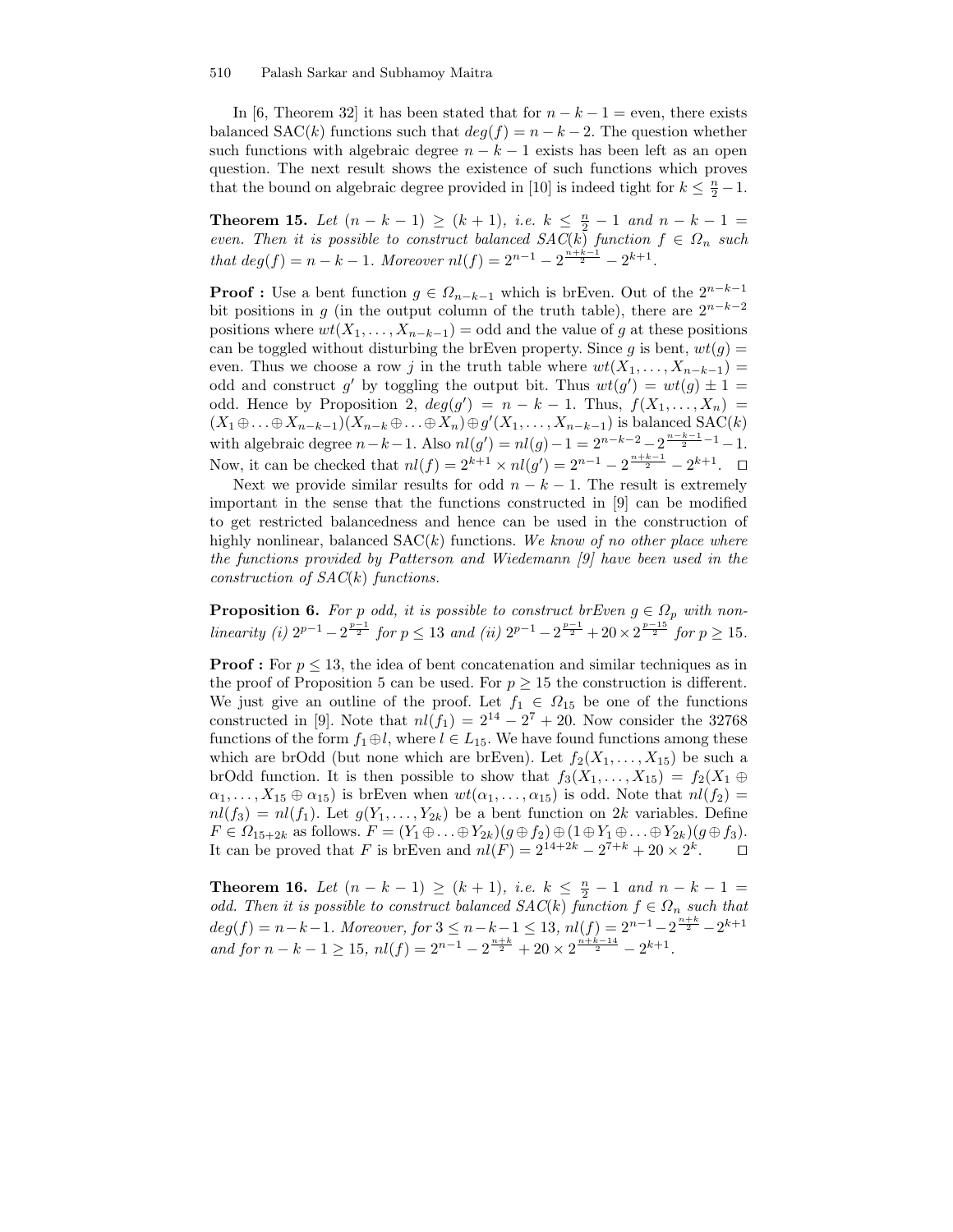This shows that it is possible to construct highly nonlinear balanced functions satisfying  $SAC(k)$  with maximum possible algebraic degree  $n - k - 1$ . Functions with all these criteria at the same time has not been considered earlier.

Now we present an interesting result combining resiliency and propagation characteristics. In  $[15,$  Theorem 15], propagation criterion of m-resilient functions has been studied. Those functions satisfy propagation criteria with a specific set of vectors. However, they do not satisfy even  $PC(1)$  as propagation criteria is not satisfied for some vectors of weight 1. For  $n$  even, we present a construction to provide resilient functions in  $\Omega_n$  which satisfy PC( $\frac{n}{2} - 1$ ).

**Theorem 17.** It is possible to construct 1-resilient functions in  $\Omega_n$ , n even, with nonlinearity  $2^{n-1} - 2^{\frac{n}{2}}$  and algebraic degree  $\frac{n}{2} - 1$  which satisfy  $PC(\frac{n}{2} - 1)$ .

**Proof :** Let  $f \in \Omega_{n-2}$  be a bent function, n even. Then it can be checked that  $F(X_1, \ldots, X_{n-1}) = (1 \oplus X_{n-1}) f(X_1, \ldots, X_{n-2}) \oplus X_{n-1} (1 \oplus f(X_1 \oplus \alpha_1, \ldots, X_{n-2}))$  $\oplus \alpha_{n-2}$ )) is balanced and satisfies propagation criterion with respect to all nonzero vectors except  $(\alpha_1, ..., \alpha_{n-2}, 1)$ . Also  $nl(F) = 2^{n-2} - 2^{\frac{n-2}{2}}$ .

Let  $G(X_1, ..., X_n) = (1 \oplus X_n) F(X_1, ..., X_{n-1}) \oplus X_n (F(X_1 \oplus \beta_1, ..., X_{n-1} \oplus$  $(\beta_{n-1})$ ). Then it can be checked that G is balanced and satisfies propagation criterion with respect to all nonzero vectors except  $\overline{\alpha} = (\alpha_1, \ldots, \alpha_{n-2}, \alpha_{n-1} =$  $1, \alpha_n = 0$ ),  $\overline{\beta} = (\beta_1, \ldots, \beta_{n-1}, \beta_n = 1)$  and  $\overline{\alpha} \oplus \overline{\beta}$ . Also G is balanced and  $nl(G) = 2^{n-1} - 2^{\frac{n}{2}}$ .

Take  $(\alpha_1, \alpha_2, \ldots, \alpha_{n-2})$  in the construction of F in  $\Omega_{n-1}$  from  $f \in \Omega_{n-2}$  so that  $wt(\alpha_1, \alpha_2, \ldots, \alpha_{n-2}) = \frac{n}{2} - 1.$ 

Also  $G(X_1, ..., X_n) = (1 \oplus X_n) F(X_1, ..., X_{n-1}) \oplus X_n (F(X_1 \oplus 1, ..., X_{n-1} \oplus 1))$ is correlation immune  $[1]$ . Since F is balanced, G is also balanced which proves that G is 1-resilient. Now consider  $\overline{\alpha} = (\alpha_1, \ldots, \alpha_{n-2}, \alpha_{n-1} = 1, \alpha_n = 0), \overline{\beta} =$  $(\beta_1 = 1, \ldots, \beta_{n+1} = 1, \beta_{n+2} = 1)$ . Since  $wt(\overline{\alpha}) = \frac{n}{2} - 1 + 1$  and  $wt(\overline{\beta}) = n$  we get,  $wt(\overline{\alpha} \oplus \overline{\beta}) = \frac{n}{2}$ . Note that G satisfies propagation criterion with respect to all the nonzero vectors except  $\overline{\alpha}, \overline{\beta}, \overline{\alpha} \oplus \overline{\beta}$  and hence G satisfies PC( $\frac{n}{2} - 1$ ).

Since  $f \in \Omega_{n-2}$  is bent, it is possible to construct f with algebraic degree  $\frac{n}{2} - 1$ . It can be checked that  $deg(G) = deg(f)$ .

## 9 Conclusion

In this paper we have considered cryptographically important properties of Boolean functions such as balancedness, nonlinearity, algebraic degree, correlation immunity, propagation characteristics and strict avalanche criteria. The construction methods we propose here are new and they provide functions which were not known earlier.

## References

1. P. Camion, C. Carlet, P. Charpin, and N. Sendrier. On correlation immune functions. In Advances in Cryptology - CRYPTO'91, pages 86-100. Springer-Verlag, 1992.